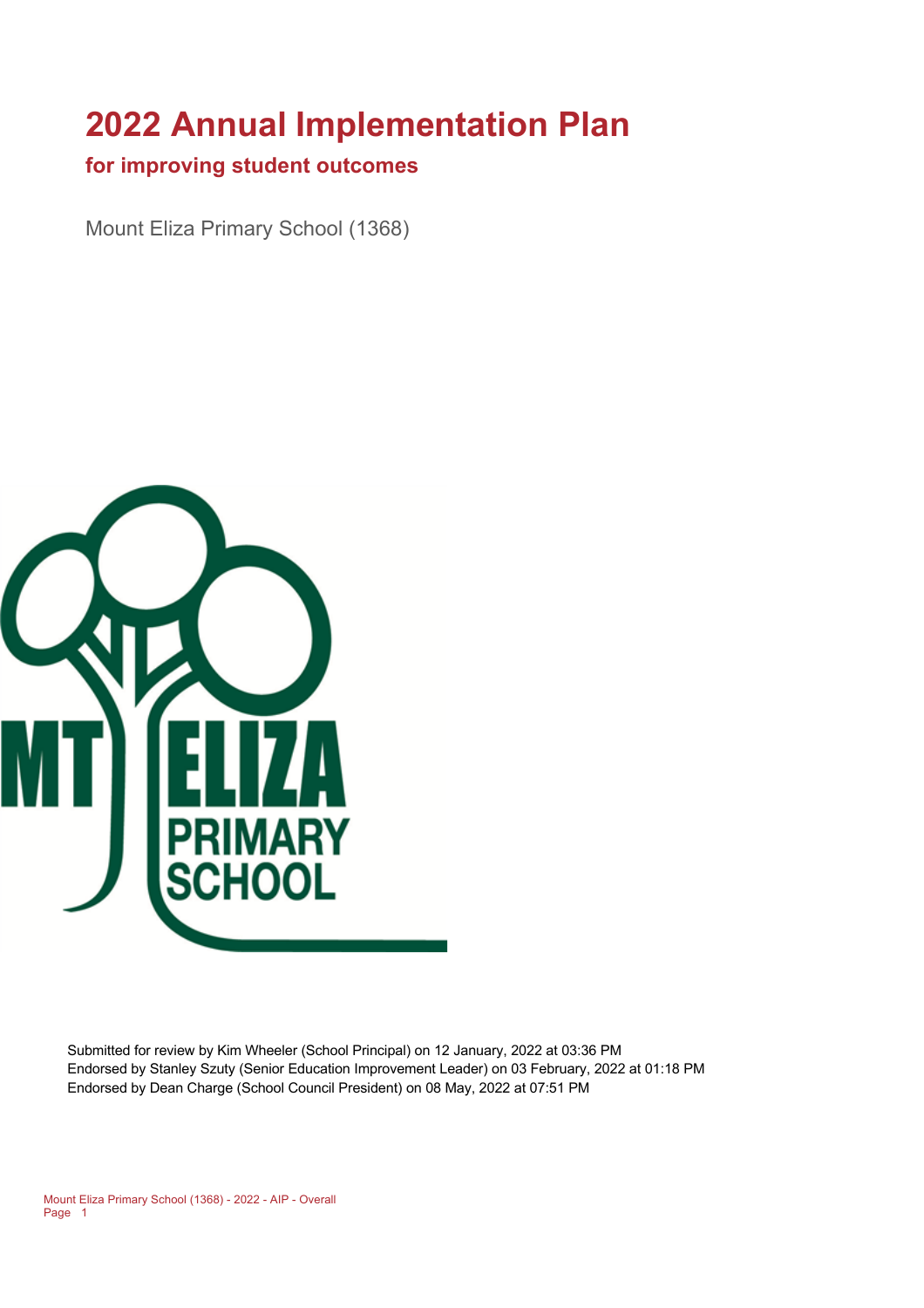# **Self-evaluation Summary - 2022**

|                                           | <b>FISO 2.0 Dimensions</b>                                                                                                                                                                                                       | <b>Self-evaluation Level</b> |
|-------------------------------------------|----------------------------------------------------------------------------------------------------------------------------------------------------------------------------------------------------------------------------------|------------------------------|
| <b>Teaching</b><br>and<br><b>Learning</b> | Documented teaching and learning program based on the Victorian<br>Curriculum and senior secondary pathways, incorporating extra-<br>curricula programs                                                                          |                              |
|                                           | Use of common and subject-specific high impact teaching and<br>learning strategies as part of a shared and responsive teaching and<br>learning model implemented through positive and supportive student-<br>staff relationships | Evolving                     |

| <b>Assessment</b> | Systematic use of assessment strategies and measurement practices<br>to obtain and provide feedback on student learning growth, attainment<br>and wellbeing capabilities | Evolving |
|-------------------|--------------------------------------------------------------------------------------------------------------------------------------------------------------------------|----------|
|                   | Systematic use of data and evidence to drive the prioritisation,<br>development, and implementation of actions in schools and<br>classrooms.                             |          |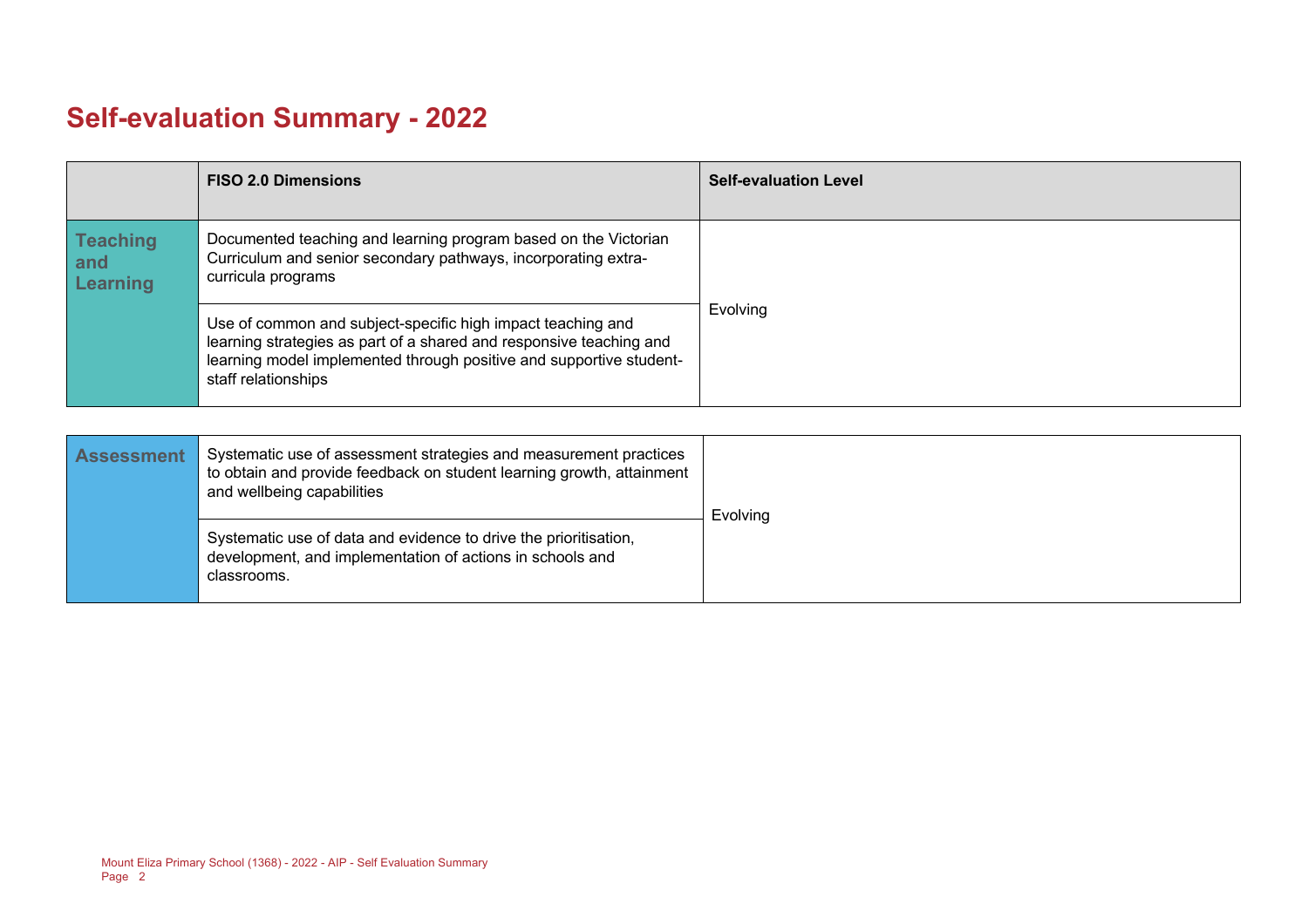| Leadership | The strategic direction and deployment of resources to create and<br>reflect shared goals and values; high expectations; and a positive,<br>safe and orderly learning environment | Embedding |
|------------|-----------------------------------------------------------------------------------------------------------------------------------------------------------------------------------|-----------|
|            | Shared development of a culture of respect and collaboration with<br>positive and supportive relationships between students and staff at the<br>core                              |           |

| <b>Engagement</b> | Activation of student voice and agency, including in leadership and<br>learning, to strengthen students' participation and engagement in<br>school                                    | Evolving |
|-------------------|---------------------------------------------------------------------------------------------------------------------------------------------------------------------------------------|----------|
|                   | Strong relationships and active partnerships between schools and<br>families/carers, communities, and organisations to strengthen<br>students' participation and engagement in school |          |

| <b>Support</b> | Responsive, tiered and contextualised approaches and strong<br>relationships to support student learning, wellbeing and inclusion                                         |           |
|----------------|---------------------------------------------------------------------------------------------------------------------------------------------------------------------------|-----------|
|                | Effective use of resources and active partnerships with families/carers,<br>specialist providers and community organisations to provide<br>responsive support to students | Embedding |

| <b>Enter your reflective comments</b> | Based on reflective work by all staff at the end of Term 4 2021, it was identified that on the whole we have moved into the<br>'embedding' phase at all levels. Whilst there are nuances in each of the five areas where there are clear areas for growth,<br>staff felt that there has been significant work done to warrant 'embedding'. |  |  |
|---------------------------------------|--------------------------------------------------------------------------------------------------------------------------------------------------------------------------------------------------------------------------------------------------------------------------------------------------------------------------------------------|--|--|
| <b>Considerations for 2022</b>        | Leadership, PLC and Priority Leaders, Teachers, staff and School Council will unpack the new FISO model in conjunction<br>with the priorities to ensure clarity around 'where to next' in terms of the model dimensions.                                                                                                                   |  |  |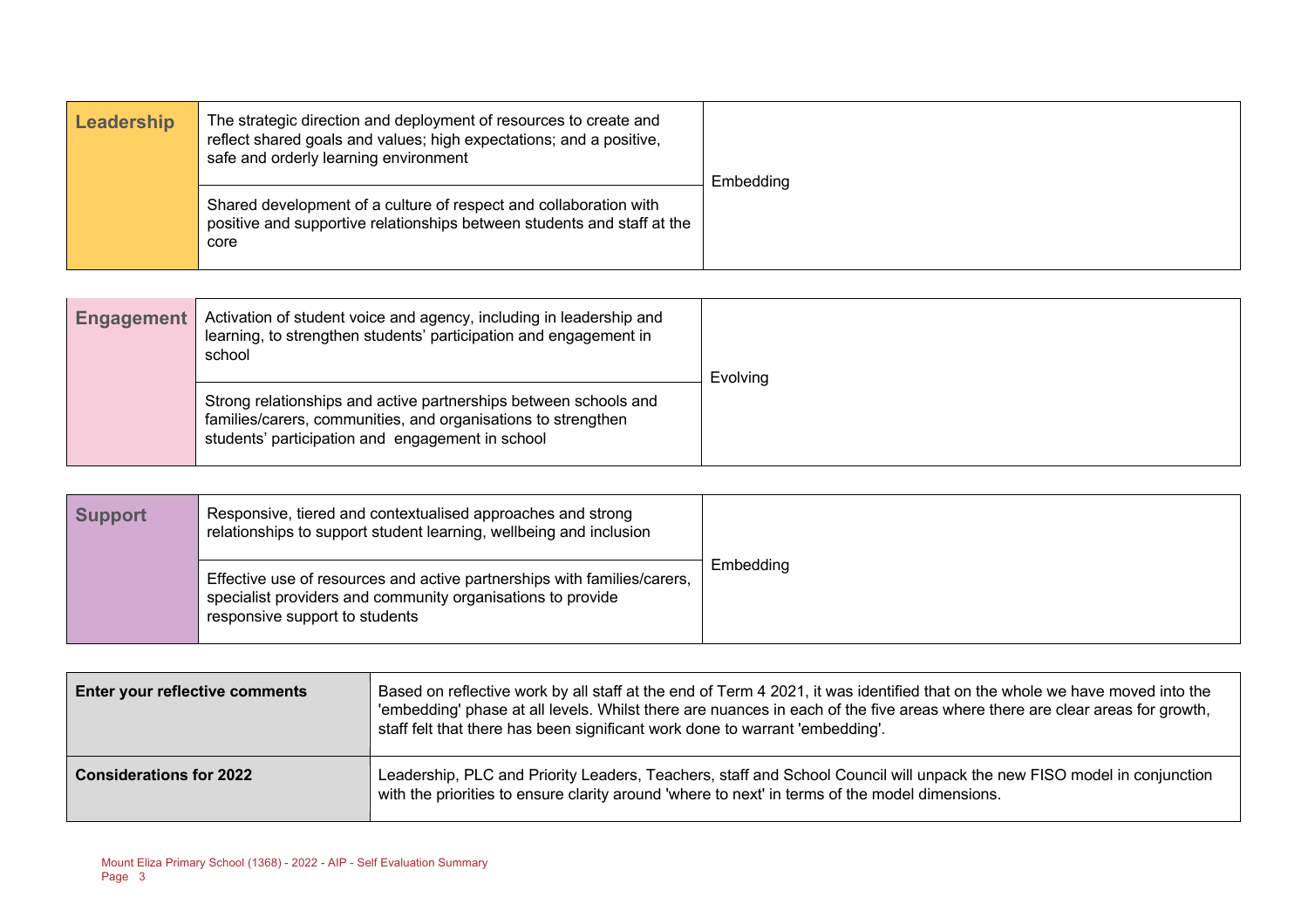### **SSP Goals Targets and KIS**

| Goal 1                       | 2022 Priorities Goal<br>Some of our students have thrived in the remote learning environment, others have maintained their learning progress,<br>and some need extra learning and wellbeing support despite the best efforts of their teachers and families. In 2022 we will<br>continue to focus on student learning - with an increased focus on numeracy - and student wellbeing through the 2022<br>Priorities Goal, a learning Key Improvement Strategy and a wellbeing Key Improvement Strategy. We will teach and<br>support each student at their point of need and in line with FISO. |
|------------------------------|------------------------------------------------------------------------------------------------------------------------------------------------------------------------------------------------------------------------------------------------------------------------------------------------------------------------------------------------------------------------------------------------------------------------------------------------------------------------------------------------------------------------------------------------------------------------------------------------|
| Target 1.1                   | Support for the 2022 Priorities                                                                                                                                                                                                                                                                                                                                                                                                                                                                                                                                                                |
| Key Improvement Strategy 1.a | Learning - Support both those who need extra support and those who have thrived to continue to extend their learning,                                                                                                                                                                                                                                                                                                                                                                                                                                                                          |
| Priority 2022 Dimension      | especially in numeracy                                                                                                                                                                                                                                                                                                                                                                                                                                                                                                                                                                         |
| Key Improvement Strategy 1.b | Wellbeing - Effectively mobilise available resources to support students' wellbeing and mental health, especially the most                                                                                                                                                                                                                                                                                                                                                                                                                                                                     |
| Priority 2022 Dimension      | vulnerable                                                                                                                                                                                                                                                                                                                                                                                                                                                                                                                                                                                     |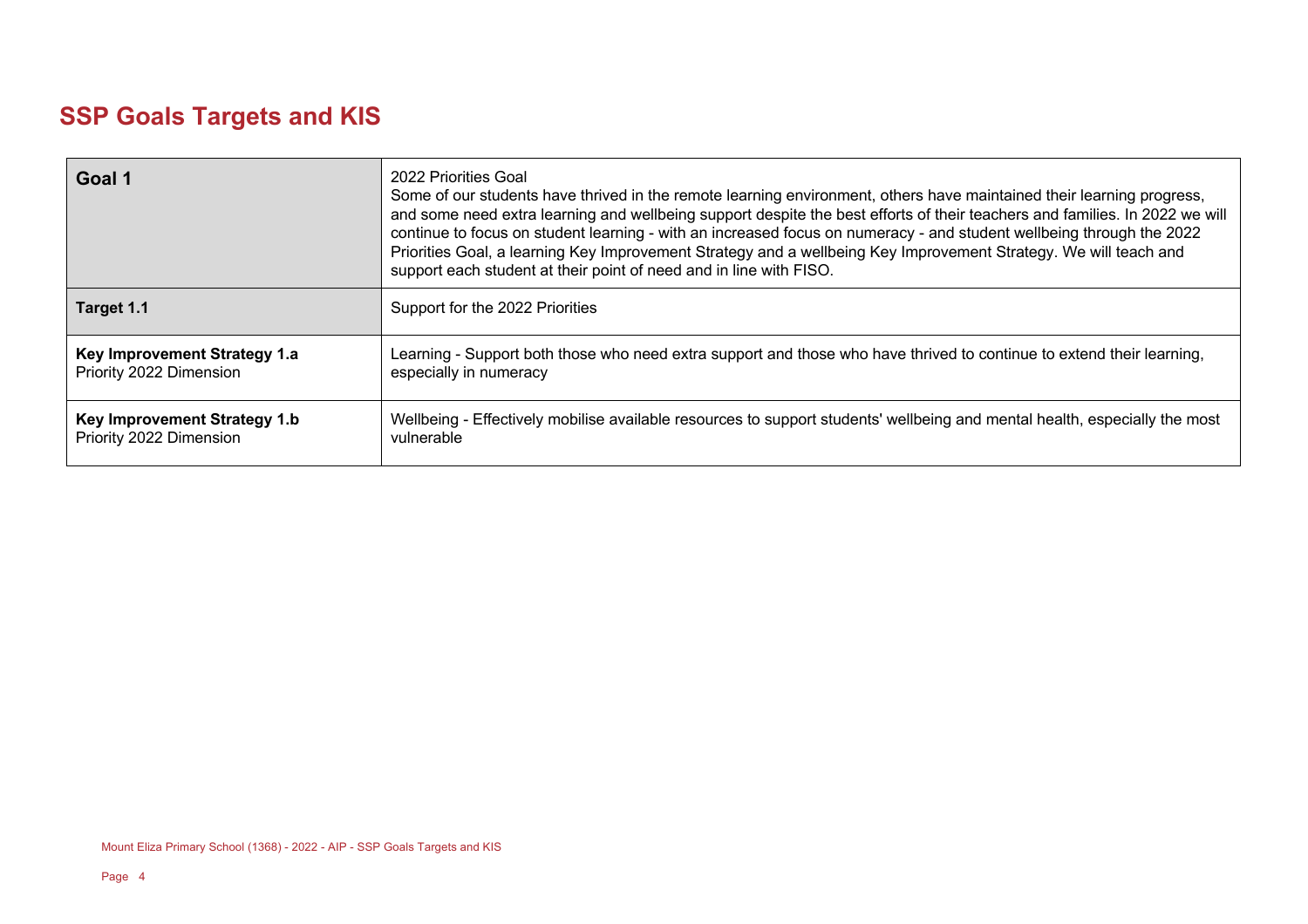#### **Select Annual Goals and KIS**

| <b>Four Year Strategic Goals</b>                                                                                                                                                                                                                                                                                                                                                                                                                                                                                                                                                                                                | Is this<br>selected for<br>focus this<br>year? | <b>Four Year Strategic Targets</b> | 12 month target<br>The 12 month target is an incremental step<br>towards meeting the 4-year target, using the<br>same data set.                                                                                                                 |
|---------------------------------------------------------------------------------------------------------------------------------------------------------------------------------------------------------------------------------------------------------------------------------------------------------------------------------------------------------------------------------------------------------------------------------------------------------------------------------------------------------------------------------------------------------------------------------------------------------------------------------|------------------------------------------------|------------------------------------|-------------------------------------------------------------------------------------------------------------------------------------------------------------------------------------------------------------------------------------------------|
| 2022 Priorities Goal<br>Some of our students have thrived in<br>the remote learning environment,<br>others have maintained their learning<br>progress, and some need extra<br>learning and wellbeing support<br>despite the best efforts of their<br>teachers and families. In 2022 we will<br>continue to focus on student learning<br>- with an increased focus on<br>numeracy - and student wellbeing<br>through the 2022 Priorities Goal, a<br>learning Key Improvement Strategy<br>and a wellbeing Key Improvement<br>Strategy. We will teach and support<br>each student at their point of need<br>and in line with FISO. | Yes                                            | Support for the 2022 Priorities    | 2022 Priorities will provide the framework<br>for our School Review and consequent<br>new Strategic Plan, as well as addressing<br>the needs that have arisen in Student<br>Learning and Wellbeing as a result of the<br>challenges of 2020/21. |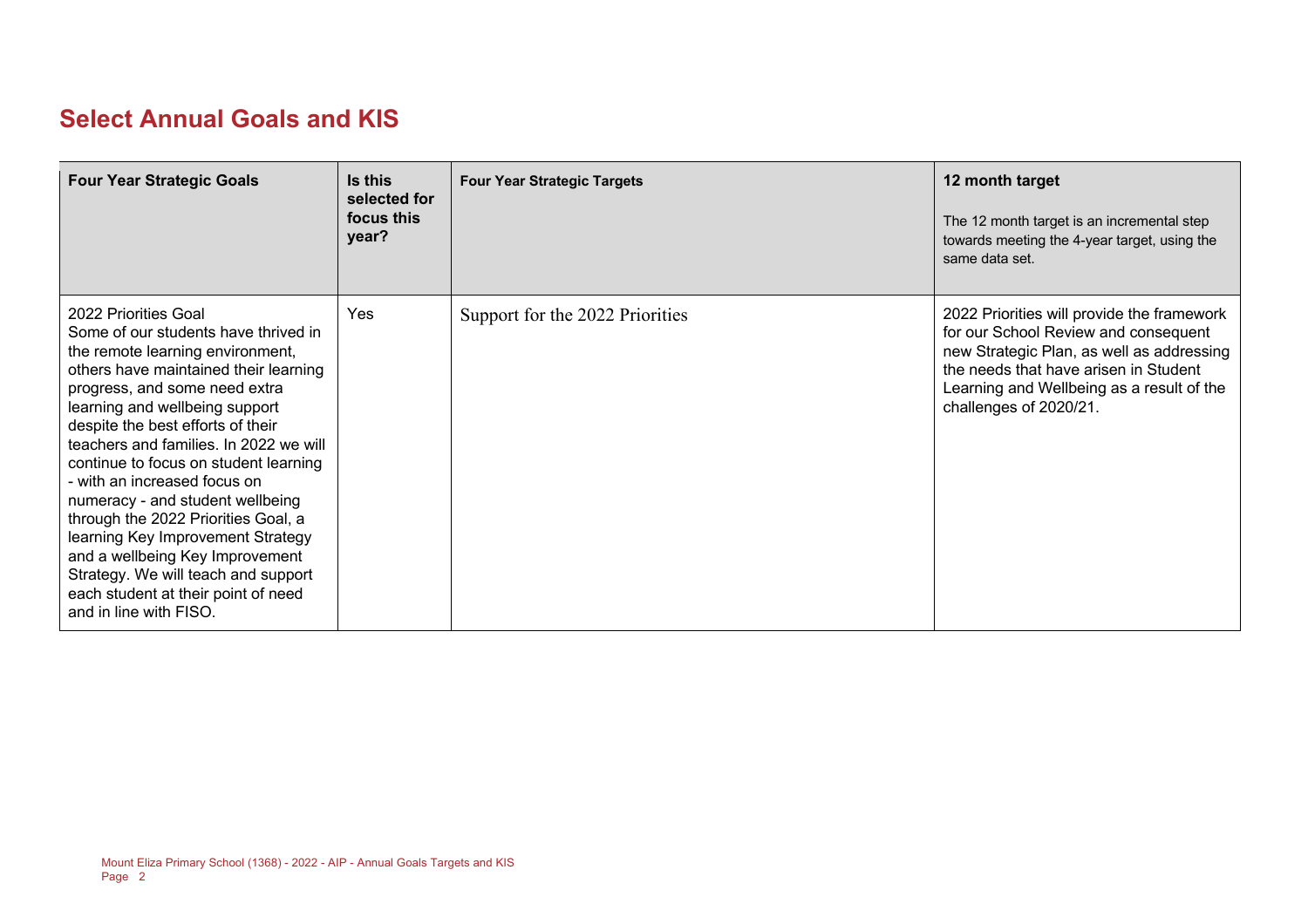| Goal 1                                                                                                                                                                                                                                                                                    | 2022 Priorities Goal<br>Some of our students have thrived in the remote learning environment, others have maintained their learning progress, and<br>some need extra learning and wellbeing support despite the best efforts of their teachers and families. In 2022 we will continue<br>to focus on student learning - with an increased focus on numeracy - and student wellbeing through the 2022 Priorities Goal, a<br>learning Key Improvement Strategy and a wellbeing Key Improvement Strategy. We will teach and support each student at<br>their point of need and in line with FISO. |                                              |  |  |
|-------------------------------------------------------------------------------------------------------------------------------------------------------------------------------------------------------------------------------------------------------------------------------------------|------------------------------------------------------------------------------------------------------------------------------------------------------------------------------------------------------------------------------------------------------------------------------------------------------------------------------------------------------------------------------------------------------------------------------------------------------------------------------------------------------------------------------------------------------------------------------------------------|----------------------------------------------|--|--|
| 12 Month Target 1.1                                                                                                                                                                                                                                                                       | 2022 Priorities will provide the framework for our School Review and consequent new Strategic Plan, as well as addressing<br>the needs that have arisen in Student Learning and Wellbeing as a result of the challenges of 2020/21.                                                                                                                                                                                                                                                                                                                                                            |                                              |  |  |
| <b>Key Improvement Strategies</b>                                                                                                                                                                                                                                                         |                                                                                                                                                                                                                                                                                                                                                                                                                                                                                                                                                                                                | Is this KIS selected for focus this<br>year? |  |  |
| KIS <sub>1</sub><br>Priority 2022 Dimension                                                                                                                                                                                                                                               | Learning - Support both those who need extra support and those who have thrived to<br>continue to extend their learning, especially in numeracy                                                                                                                                                                                                                                                                                                                                                                                                                                                | Yes                                          |  |  |
| KIS <sub>2</sub><br>Priority 2022 Dimension                                                                                                                                                                                                                                               | Wellbeing - Effectively mobilise available resources to support students' wellbeing and<br>mental health, especially the most vulnerable                                                                                                                                                                                                                                                                                                                                                                                                                                                       | Yes                                          |  |  |
| Explain why the school has selected this<br>KIS as a focus for this year. Please make<br>reference to the self-evaluation, relevant<br>school data, the progress against School<br>Strategic Plan (SSP) goals, targets, and the<br>diagnosis of issues requiring particular<br>attention. | Please leave this field empty. Schools are not required to provide a rationale as this is in line with system priorities for 2022.                                                                                                                                                                                                                                                                                                                                                                                                                                                             |                                              |  |  |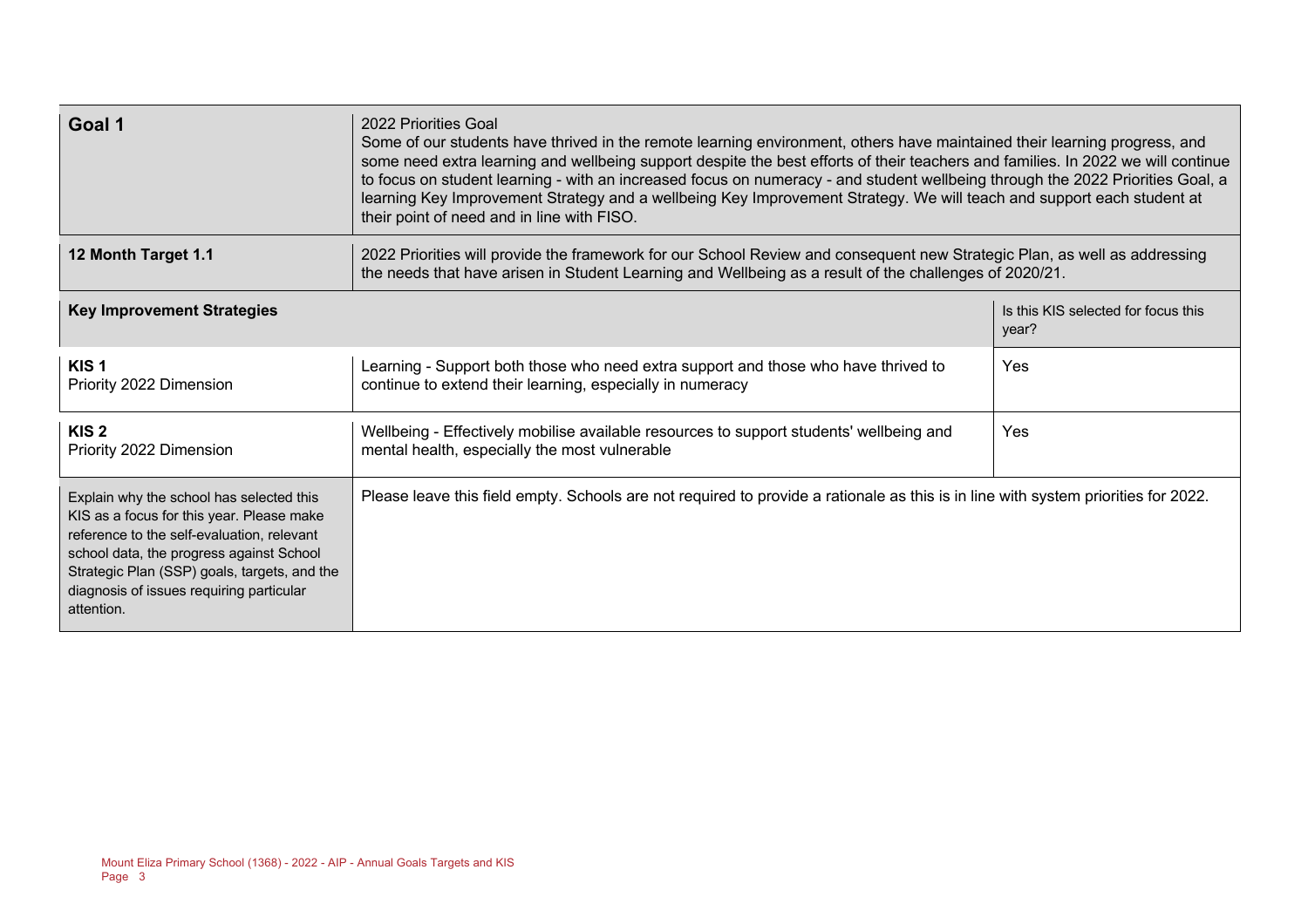#### **Define Actions, Outcomes and Activities**

| Goal 1                                      | <b>2022 Priorities Goal</b><br>Some of our students have thrived in the remote learning environment, others have maintained their learning progress, and some<br>need extra learning and wellbeing support despite the best efforts of their teachers and families. In 2022 we will continue to focus on<br>student learning - with an increased focus on numeracy - and student wellbeing through the 2022 Priorities Goal, a learning Key<br>Improvement Strategy and a wellbeing Key Improvement Strategy. We will teach and support each student at their point of need and<br>in line with FISO.                                                                                                                                                                                                                                                                                                                                                                                                                                                                                                                                                                                                                                                                                                                                                                            |
|---------------------------------------------|----------------------------------------------------------------------------------------------------------------------------------------------------------------------------------------------------------------------------------------------------------------------------------------------------------------------------------------------------------------------------------------------------------------------------------------------------------------------------------------------------------------------------------------------------------------------------------------------------------------------------------------------------------------------------------------------------------------------------------------------------------------------------------------------------------------------------------------------------------------------------------------------------------------------------------------------------------------------------------------------------------------------------------------------------------------------------------------------------------------------------------------------------------------------------------------------------------------------------------------------------------------------------------------------------------------------------------------------------------------------------------|
| 12 Month Target 1.1                         | 2022 Priorities will provide the framework for our School Review and consequent new Strategic Plan, as well as addressing the<br>needs that have arisen in Student Learning and Wellbeing as a result of the challenges of 2020/21.                                                                                                                                                                                                                                                                                                                                                                                                                                                                                                                                                                                                                                                                                                                                                                                                                                                                                                                                                                                                                                                                                                                                              |
| KIS <sub>1</sub><br>Priority 2022 Dimension | Learning - Support both those who need extra support and those who have thrived to continue to extend their learning, especially in<br>numeracy                                                                                                                                                                                                                                                                                                                                                                                                                                                                                                                                                                                                                                                                                                                                                                                                                                                                                                                                                                                                                                                                                                                                                                                                                                  |
| <b>Actions</b>                              | Build staff capacity in assessment and differentiation in order to identify and meet students' individual learning needs.<br>Develop a multi-tiered response to meet students' individual learning needs.                                                                                                                                                                                                                                                                                                                                                                                                                                                                                                                                                                                                                                                                                                                                                                                                                                                                                                                                                                                                                                                                                                                                                                        |
| <b>Outcomes</b>                             | - Students in need of targeted academic support or intervention (low or high) will be identified and supported accordingly, with a<br>particular focus on Literacy and Numeracy.<br>Students with disabilities will be provided with the necessary adjustments that respond to their specific learning needs.<br>- Students will know what they are learning and why, and know what the 'next steps' are for progressing their learning.<br>- Teachers will identify student learning needs through the use of the PLC structure, based on assessment data.<br>- Teachers and Tutors will plan for and implement differentiated teaching and learning based on student learning data, to meet<br>individual student needs.<br>- Supported by Leadership, teachers will develop greater consistency around targeted ILPs/IEPs/IBPs to support student<br>learning/engagement/behaviour.<br>- Across the school, staff will further develop the MEPS Instructional Model (I do, we do, you do) to provide clarity of practice at each<br>level of the model.<br>- Education Support Staff will provide high quality support to teachers and students to maximise learning and engagement.<br>- Leadership will support teaching staff to build assessment and differentiation practices through modelling, coaching, clear<br>structures and processes, and professional learning. |
| <b>Success Indicators</b>                   | Early Indicators<br>- Curriculum documentation will show plans for differentiation, including incorporation of HITS.<br>- Formative and summative assessment rubrics/data will show student learning growth.                                                                                                                                                                                                                                                                                                                                                                                                                                                                                                                                                                                                                                                                                                                                                                                                                                                                                                                                                                                                                                                                                                                                                                     |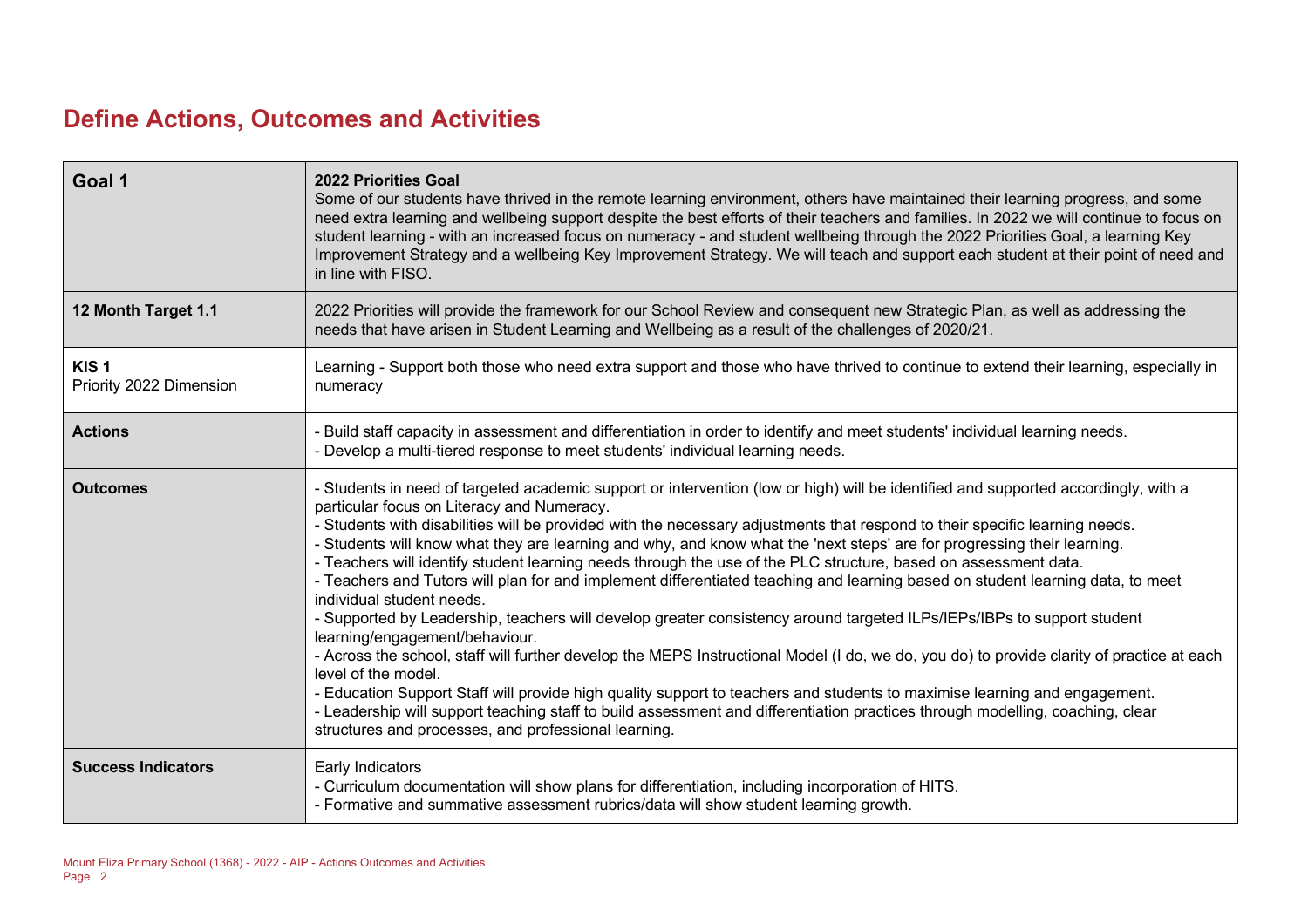|                                                                                                                                                                                                                                                                          | - Student ILPs/IEPs/IBPs will describe adjustments to meet their needs, and implementation, monitoring and evaluation will be<br>observed.<br>- Classroom observations and learning walks will provide evidence of the use of strategies linked to Outcomes e.g., LI and SC;<br>students understand why, what and how they are learning and where to next; examples of HITS.<br>Late Indicators<br>- NAPLAN results will demonstrate a minimum of 5% increase in 'meeting or above benchmark growth' in Reading and Numeracy.<br>- Student results in ACER suite will demonstrate growth from 2021; comparison between AGAT and PAT in Literacy and Numeracy<br>will indicate fewer students underperforming.<br>- Victorian Curriculum teacher judgements will show growth in learning.<br>- AtoSS factors: increase in Stimulated Learning and Advocate at School. |                                                                                                               |                                 |                                  |                                                                                                                                                                                                                                         |
|--------------------------------------------------------------------------------------------------------------------------------------------------------------------------------------------------------------------------------------------------------------------------|----------------------------------------------------------------------------------------------------------------------------------------------------------------------------------------------------------------------------------------------------------------------------------------------------------------------------------------------------------------------------------------------------------------------------------------------------------------------------------------------------------------------------------------------------------------------------------------------------------------------------------------------------------------------------------------------------------------------------------------------------------------------------------------------------------------------------------------------------------------------|---------------------------------------------------------------------------------------------------------------|---------------------------------|----------------------------------|-----------------------------------------------------------------------------------------------------------------------------------------------------------------------------------------------------------------------------------------|
| <b>Activities and Milestones</b>                                                                                                                                                                                                                                         |                                                                                                                                                                                                                                                                                                                                                                                                                                                                                                                                                                                                                                                                                                                                                                                                                                                                      | <b>People Responsible</b>                                                                                     | Is this a PL<br><b>Priority</b> | When                             | <b>Funding Streams</b>                                                                                                                                                                                                                  |
| Recruit and induct Head of Inclusion and Intervention (HII),<br>ensuring that the role is clear. HII will coordinate Tier 2 students<br>and Tutor Learning Initiative. Recruit additional staff to support Tier<br>2/3 students e.g., MSL Coordinator; Tutors, ES staff. |                                                                                                                                                                                                                                                                                                                                                                                                                                                                                                                                                                                                                                                                                                                                                                                                                                                                      | $\triangleright$ Assistant Principal<br>$\triangleright$ Learning Specialist(s)<br>$\triangleright$ Principal | $\Box$ PLP<br>Priority          | from:<br>Term 1<br>to:<br>Term 4 | \$60,000.00<br>Equity funding will<br>be used<br>$\triangleright$ Disability Inclusion<br>Tier 2 Funding will be<br>used<br>$\Box$ Schools Mental<br>Health Menu items<br>will be used which<br>may include DET<br>funded or free items |
| Explore the research behind multi-tiered systems of support and<br>develop a response model that meets the needs of the school                                                                                                                                           |                                                                                                                                                                                                                                                                                                                                                                                                                                                                                                                                                                                                                                                                                                                                                                                                                                                                      | $\triangleright$ Learning Specialist(s)                                                                       | $\overline{M}$ PLP<br>Priority  | from:<br>Term 1<br>to:<br>Term 2 | \$0.00<br>Equity funding will<br>be used                                                                                                                                                                                                |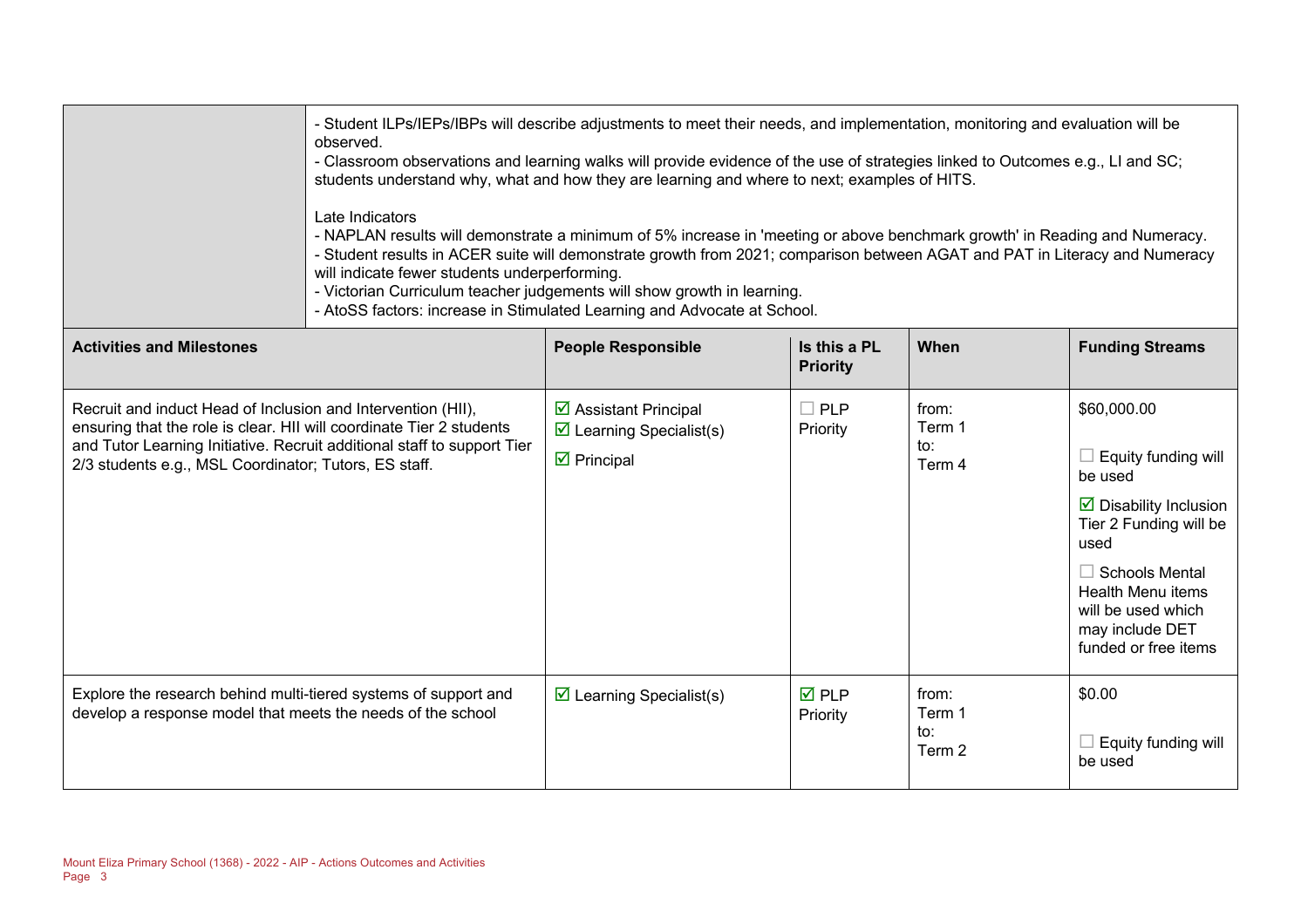|                                                                                                                                                                                          |                                   |                                |                                  | $\Box$ Disability Inclusion<br>Tier 2 Funding will be<br>used<br>$\Box$ Schools Mental<br>Health Menu items<br>will be used which<br>may include DET<br>funded or free items                                                    |
|------------------------------------------------------------------------------------------------------------------------------------------------------------------------------------------|-----------------------------------|--------------------------------|----------------------------------|---------------------------------------------------------------------------------------------------------------------------------------------------------------------------------------------------------------------------------|
| Review the MEPS Instructional Model to establish how the multi-<br>tiered response model will be adopted in classrooms and to provide<br>clarity of practice at each level of the model. | $\overline{\mathsf{M}}$ All Staff | $\overline{M}$ PLP<br>Priority | from:<br>Term 1<br>to:<br>Term 4 | \$0.00<br>$\Box$ Equity funding will<br>be used<br>$\Box$ Disability Inclusion<br>Tier 2 Funding will be<br>used<br>$\Box$ Schools Mental<br>Health Menu items<br>will be used which<br>may include DET<br>funded or free items |
| Review assessment schedule and embed time for moderation of<br>student work in the meeting/PL schedule.                                                                                  | $\overline{\mathsf{M}}$ All Staff | $\nabla$ PLP<br>Priority       | from:<br>Term 1<br>to:<br>Term 4 | \$0.00<br>$\Box$ Equity funding will<br>be used<br>$\Box$ Disability Inclusion<br>Tier 2 Funding will be<br>used<br>$\Box$ Schools Mental<br>Health Menu items<br>will be used which                                            |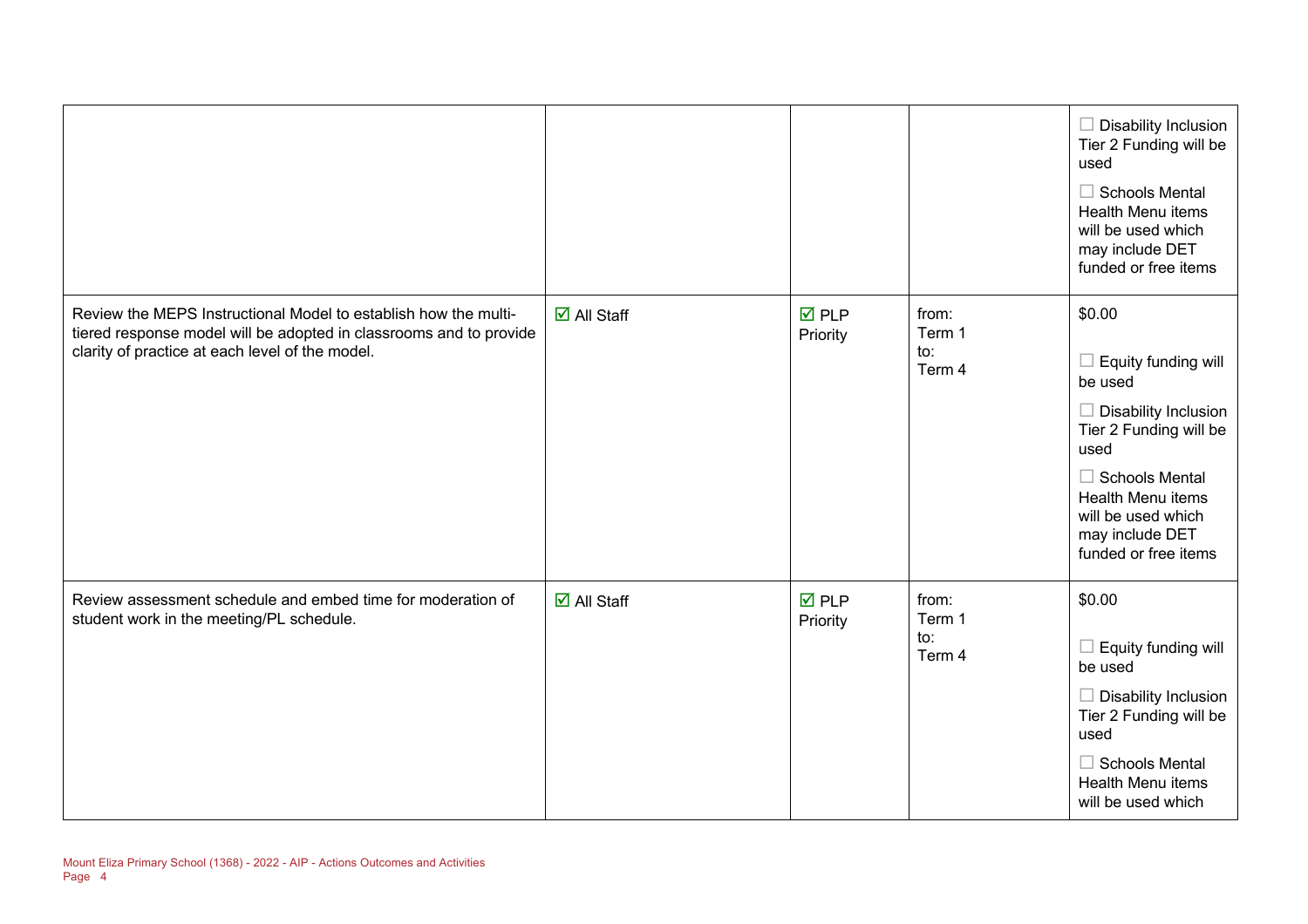|                                                                                                                                                                      |                                                                        |                                |                                  | may include DET<br>funded or free items                                                                                                                                                                                                              |
|----------------------------------------------------------------------------------------------------------------------------------------------------------------------|------------------------------------------------------------------------|--------------------------------|----------------------------------|------------------------------------------------------------------------------------------------------------------------------------------------------------------------------------------------------------------------------------------------------|
| Audit staff skillset in formative and summative assessment and<br>differentiation for students, particularly those with disabilities.                                | $\overline{\Box}$ All Staff<br>☑ Leadership Team                       | $\overline{M}$ PLP<br>Priority | from:<br>Term 1<br>to:<br>Term 4 | \$0.00<br>$\Box$ Equity funding will<br>be used<br>$\Box$ Disability Inclusion<br>Tier 2 Funding will be<br>used<br>$\Box$ Schools Mental<br><b>Health Menu items</b><br>will be used which<br>may include DET<br>funded or free items               |
| Develop and implement a PL plan that supports staff to identify and<br>meet students' individual learning needs, particularly Tier 2 and<br>those with disabilities. | $\overline{\mathbf{M}}$ Leadership Team                                | $\overline{M}$ PLP<br>Priority | from:<br>Term 1<br>to:<br>Term 4 | \$1,500.00<br>$\Box$ Equity funding will<br>be used<br>$\overline{\mathbf{y}}$ Disability Inclusion<br>Tier 2 Funding will be<br>used<br>$\Box$ Schools Mental<br>Health Menu items<br>will be used which<br>may include DET<br>funded or free items |
| Review and update ILP/IEP/IBP process for consistent<br>implementation.                                                                                              | $\overline{\Box}$ All Staff<br>$\overline{\mathbf{M}}$ Leadership Team | $\overline{M}$ PLP<br>Priority | from:<br>Term 1                  | \$0.00                                                                                                                                                                                                                                               |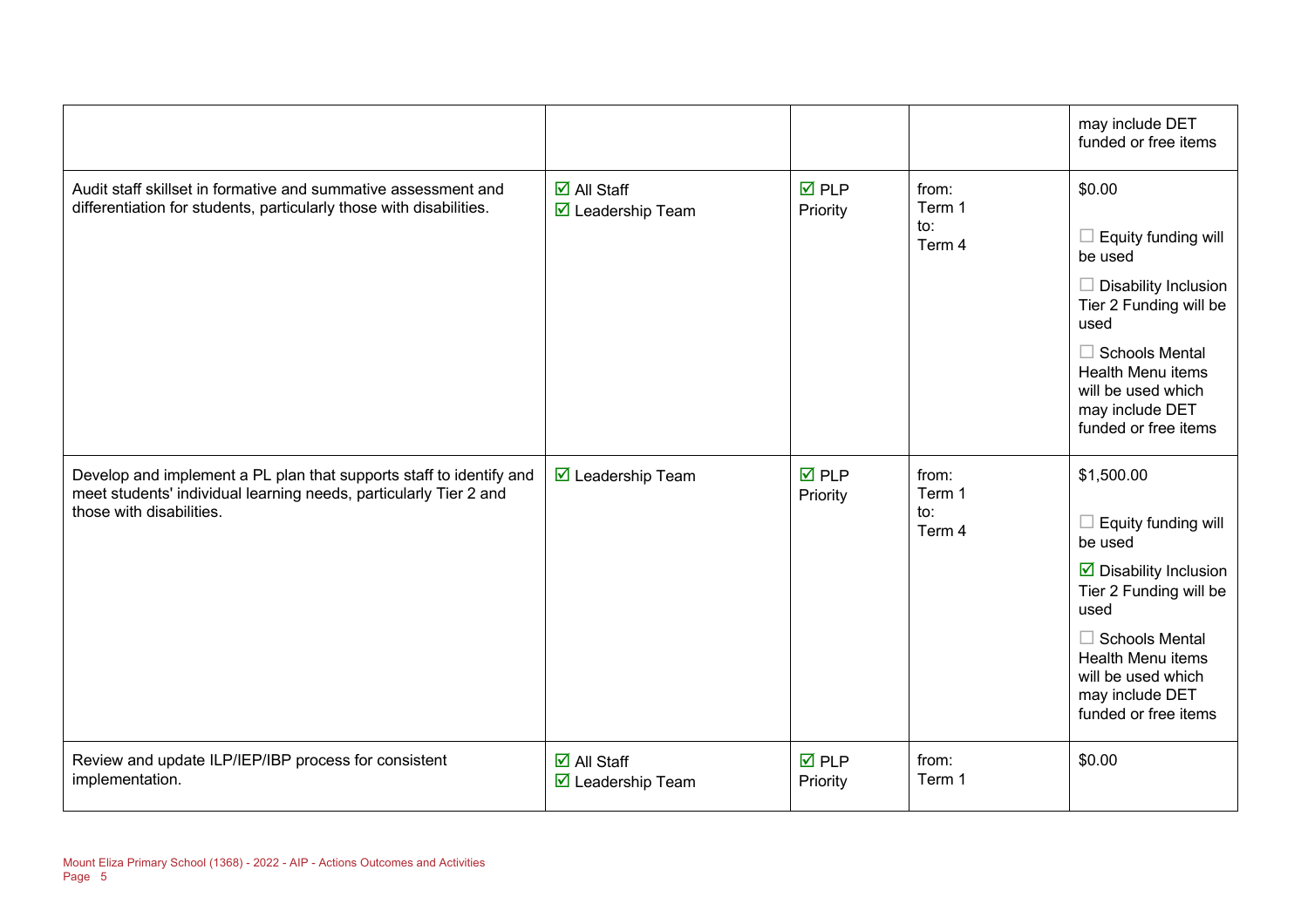|                                                                                                                                    |                                                                      |                        | to:<br>Term 4                    | Equity funding will<br>п<br>be used<br>Disability Inclusion<br>Tier 2 Funding will be<br>used<br>$\Box$ Schools Mental<br>Health Menu items<br>will be used which<br>may include DET<br>funded or free items                           |
|------------------------------------------------------------------------------------------------------------------------------------|----------------------------------------------------------------------|------------------------|----------------------------------|----------------------------------------------------------------------------------------------------------------------------------------------------------------------------------------------------------------------------------------|
| Purchase required resources/furniture/equipment to support<br>teaching and learning of students with disabilities.                 | ☑ Leadership Team<br>$\triangleright$ Principal                      | $\Box$ PLP<br>Priority | from:<br>Term 1<br>to:<br>Term 2 | \$5,000.00<br>Equity funding will<br>be used<br>$\triangleright$ Disability Inclusion<br>Tier 2 Funding will be<br>used<br>$\Box$ Schools Mental<br>Health Menu items<br>will be used which<br>may include DET<br>funded or free items |
| Organise Learning Walks to promote teaching practice and collect<br>data on student experiences of assessment and differentiation. | $\overline{\mathsf{M}}$ All Staff<br>$\triangledown$ Leadership Team | $\Box$ PLP<br>Priority | from:<br>Term 1<br>to:<br>Term 4 | \$0.00<br>$\Box$ Equity funding will<br>be used<br>Disability Inclusion<br>Tier 2 Funding will be<br>used                                                                                                                              |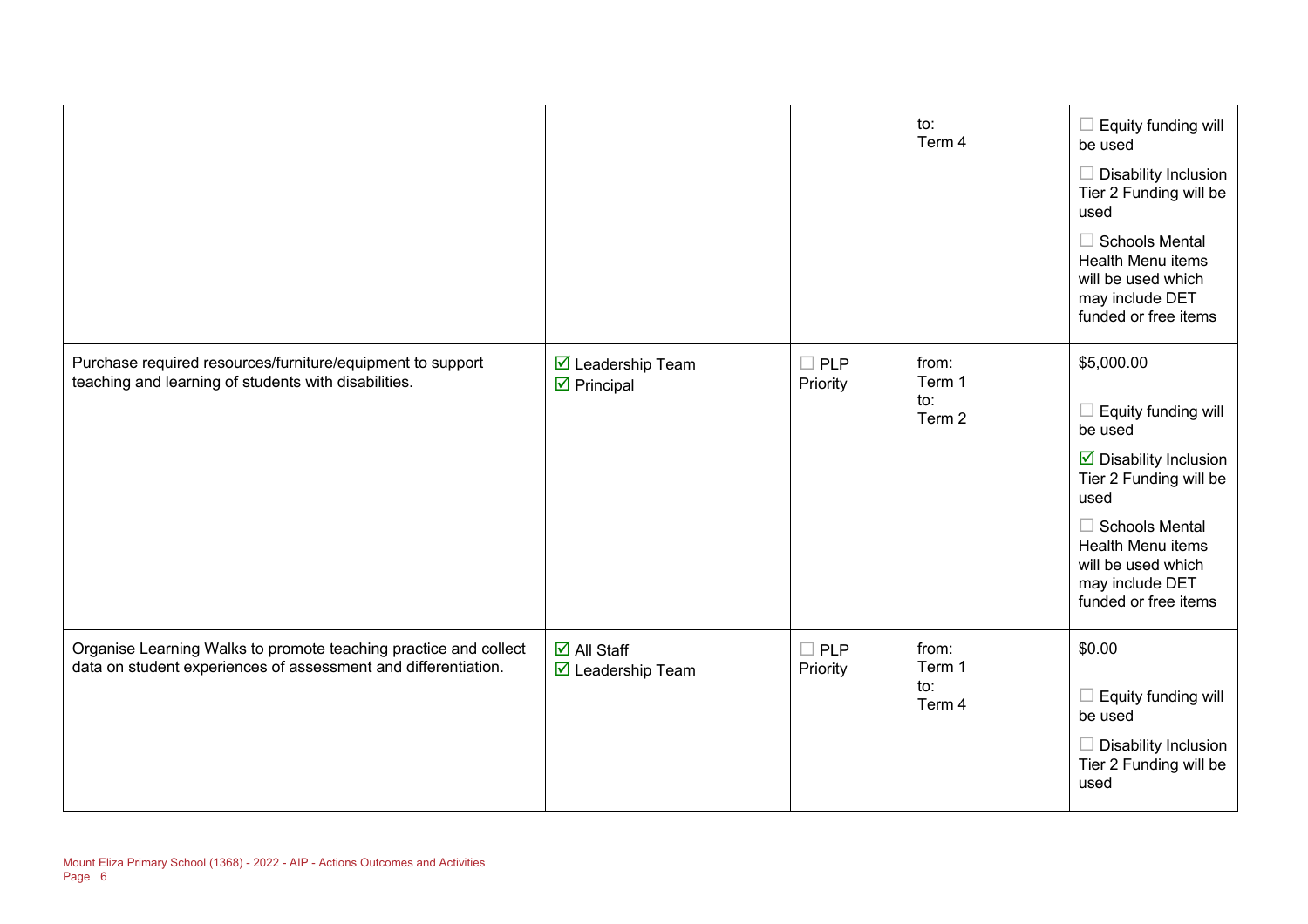|                                                                                                                                                                                                                                             |                                                                                                            |                        |                                  | $\Box$ Schools Mental<br><b>Health Menu items</b><br>will be used which<br>may include DET<br>funded or free items                                                                                                                                          |
|---------------------------------------------------------------------------------------------------------------------------------------------------------------------------------------------------------------------------------------------|------------------------------------------------------------------------------------------------------------|------------------------|----------------------------------|-------------------------------------------------------------------------------------------------------------------------------------------------------------------------------------------------------------------------------------------------------------|
| Refresh coaching opportunities for staff using the expertise of the<br>Leadership Team. Provide coaching updates where needed.                                                                                                              | $\overline{\Box}$ All Staff<br>$\triangleright$ Leadership Team                                            | $\Box$ PLP<br>Priority | from:<br>Term 1<br>to:<br>Term 4 | \$1,000.00<br>$\overline{\mathbf{y}}$ Equity funding will<br>be used<br><b>Disability Inclusion</b><br>Tier 2 Funding will be<br>used<br>$\Box$ Schools Mental<br><b>Health Menu items</b><br>will be used which<br>may include DET<br>funded or free items |
| Organise feedback opportunities for students, staff and parents<br>(particularly those with disabilities and/or additional needs) to<br>ascertain information on the multi-tiered model so that this can be<br>modified for greater impact. | $\overline{\mathsf{d}}$ All Staff<br>$\triangledown$ Leadership Team<br>$\overline{\mathbf{z}}$ Student(s) | $\Box$ PLP<br>Priority | from:<br>Term 2<br>to:<br>Term 4 | \$0.00<br>Equity funding will<br>be used<br><b>Disability Inclusion</b><br>Tier 2 Funding will be<br>used<br>$\Box$ Schools Mental<br><b>Health Menu items</b><br>will be used which<br>may include DET<br>funded or free items                             |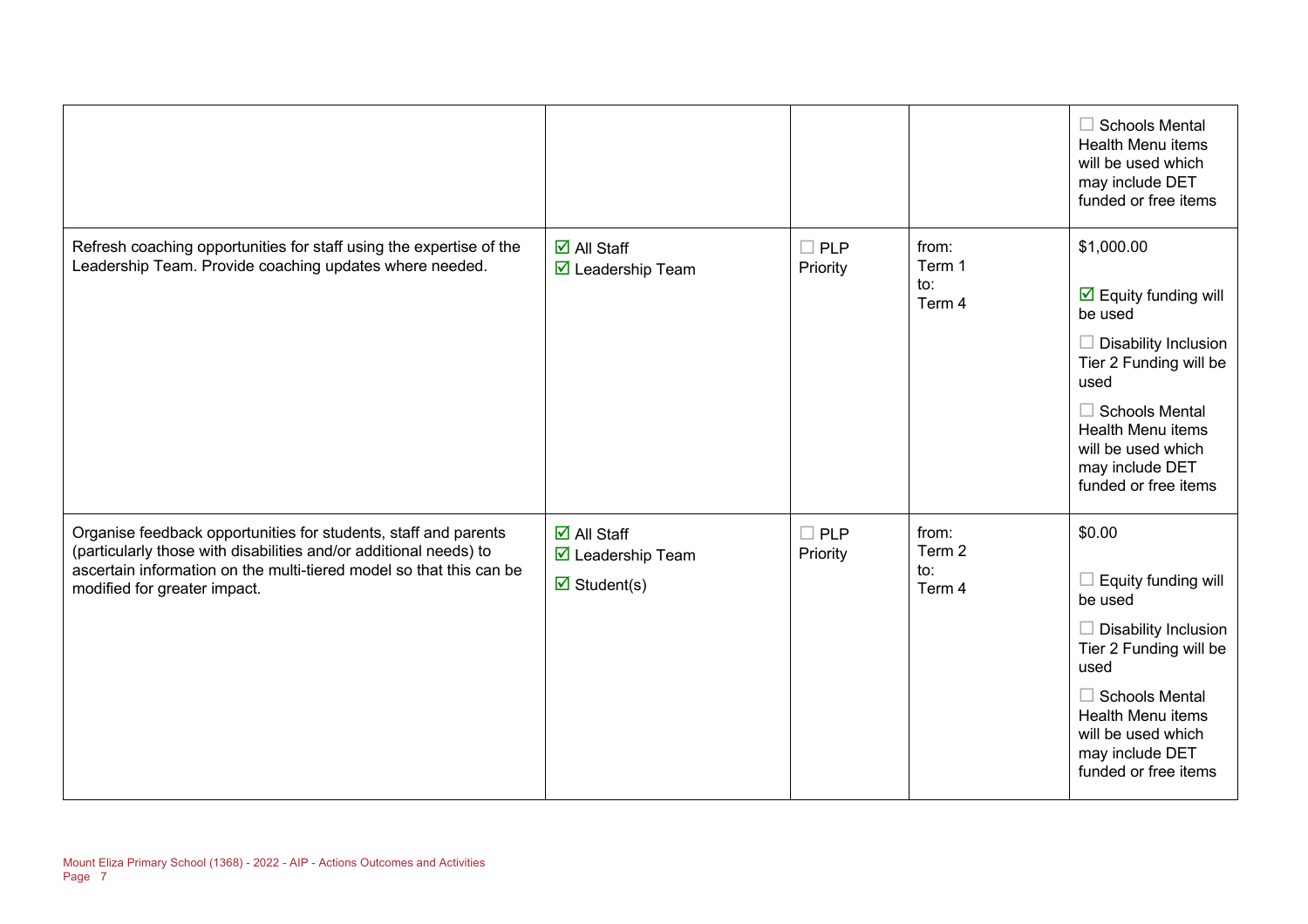| Define Priority Team roles to support student learning and<br>engagement. |                                                                                                                                                                                                                                                                                                                                                                                                                                                                                                                                                                                                                                                                                                                                                                                                                                                                                                                                                                                                                                                                                                                                                                                                                                                   | $\overline{\mathbf{M}}$ PLT Leaders | $\Box$ PLP<br>Priority | from:<br>Term 1<br>to:<br>Term 1 | \$0.00<br>$\Box$ Equity funding will<br>be used<br>$\Box$ Disability Inclusion<br>Tier 2 Funding will be<br>used<br>$\Box$ Schools Mental<br><b>Health Menu items</b><br>will be used which<br>may include DET<br>funded or free items |
|---------------------------------------------------------------------------|---------------------------------------------------------------------------------------------------------------------------------------------------------------------------------------------------------------------------------------------------------------------------------------------------------------------------------------------------------------------------------------------------------------------------------------------------------------------------------------------------------------------------------------------------------------------------------------------------------------------------------------------------------------------------------------------------------------------------------------------------------------------------------------------------------------------------------------------------------------------------------------------------------------------------------------------------------------------------------------------------------------------------------------------------------------------------------------------------------------------------------------------------------------------------------------------------------------------------------------------------|-------------------------------------|------------------------|----------------------------------|----------------------------------------------------------------------------------------------------------------------------------------------------------------------------------------------------------------------------------------|
| KIS <sub>2</sub><br>Priority 2022 Dimension                               | Wellbeing - Effectively mobilise available resources to support students' wellbeing and mental health, especially the most vulnerable                                                                                                                                                                                                                                                                                                                                                                                                                                                                                                                                                                                                                                                                                                                                                                                                                                                                                                                                                                                                                                                                                                             |                                     |                        |                                  |                                                                                                                                                                                                                                        |
| <b>Actions</b>                                                            | - Refine the whole school approach to physical/social/emotional/cultural and civic wellbeing with a particular focus on a 'culture of<br>kindness'.<br>- Establish a multi-tiered response model to support students' mental health.<br>Embed positive mental health approaches and practices across the school.                                                                                                                                                                                                                                                                                                                                                                                                                                                                                                                                                                                                                                                                                                                                                                                                                                                                                                                                  |                                     |                        |                                  |                                                                                                                                                                                                                                        |
| <b>Outcomes</b>                                                           | - Teachers, leaders, students and the school community will share a common understanding of the whole school approach to<br>wellbeing.<br>- Students will feel supported and engaged in home groups and contribute to a positive classroom culture.<br>- Students will be encouraged to develop strong and respectful relationships with peers to support positive behaviours in class and<br>out in the yard.<br>- Students will be able to explain what positive mental health means and where they can seek support at school. They will be able to<br>recognise, respond to and refer themselves or others' for mental health support.<br>- Students will report overall improved mental health.<br>- Staff will plan for and implement social and emotional learning within their curriculum areas, policies and programs, including<br>RRRRs (and Catching On); Zones of Regulation etc.<br>- At risk students will be identified and receive targeted support in a timely manner.<br>- Leaders will support the continuous development, documentation and revision of a multi-tiered response model to mental health.<br>- Student Wellbeing Response Team (SWRT) will be established to meet and address ongoing student wellbeing needs. |                                     |                        |                                  |                                                                                                                                                                                                                                        |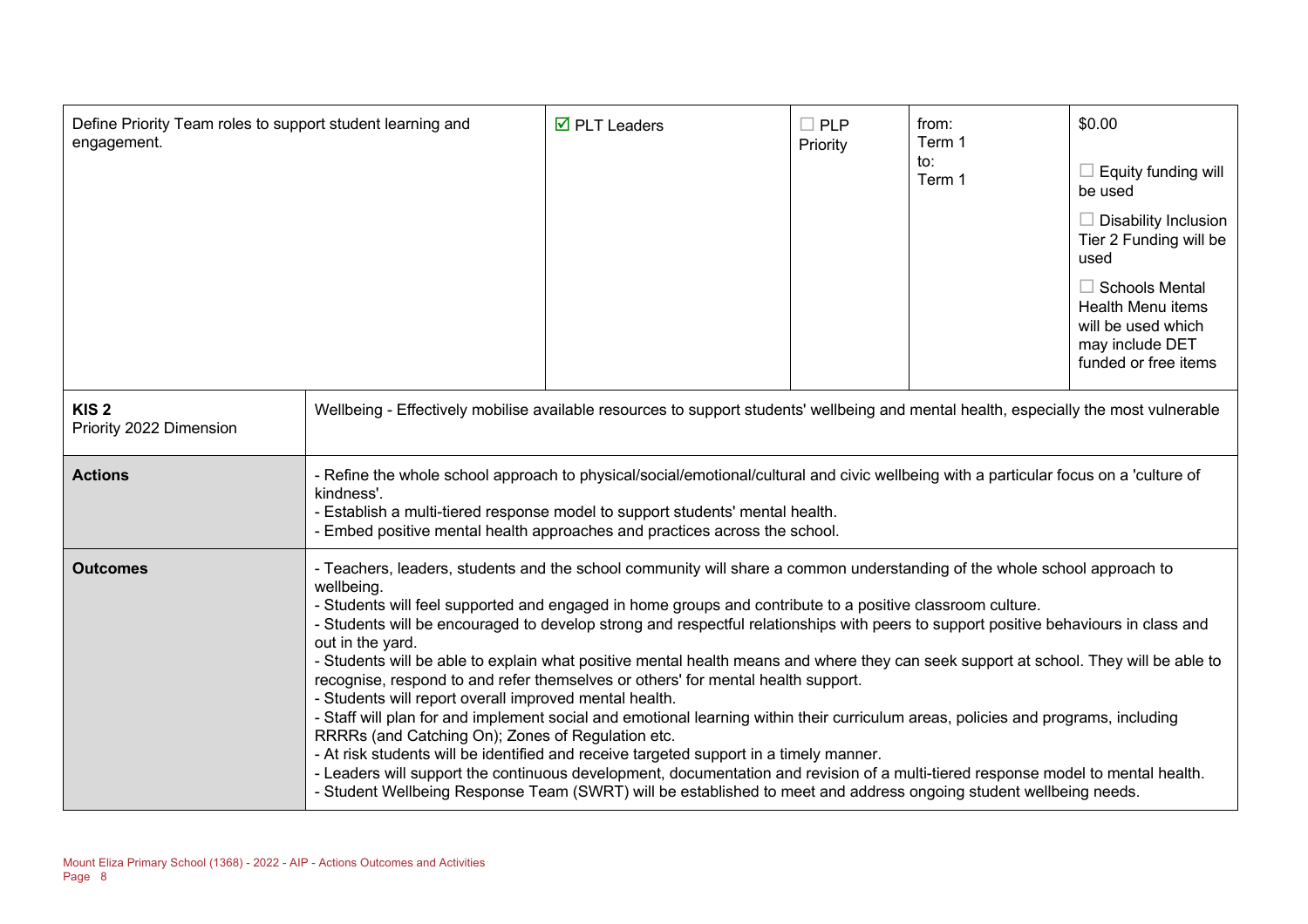|                                                                                                                                                                      | - Students and families will be connected to allied health and mental health services.                                                                                                                                                                                                                                                                                                                                                                                                                                                                                                                                                                                                                                                                                                                                                                                                                                                                                                                                                                                                                                                                                                                                                                                                   |                                                                                                               |                                 |                                  |                                                                                                                                                                                                                   |
|----------------------------------------------------------------------------------------------------------------------------------------------------------------------|------------------------------------------------------------------------------------------------------------------------------------------------------------------------------------------------------------------------------------------------------------------------------------------------------------------------------------------------------------------------------------------------------------------------------------------------------------------------------------------------------------------------------------------------------------------------------------------------------------------------------------------------------------------------------------------------------------------------------------------------------------------------------------------------------------------------------------------------------------------------------------------------------------------------------------------------------------------------------------------------------------------------------------------------------------------------------------------------------------------------------------------------------------------------------------------------------------------------------------------------------------------------------------------|---------------------------------------------------------------------------------------------------------------|---------------------------------|----------------------------------|-------------------------------------------------------------------------------------------------------------------------------------------------------------------------------------------------------------------|
| <b>Success Indicators</b>                                                                                                                                            | Early Indicators<br>- Development of a 2022 school philosophy that aligns purpose, vision and values.<br>- Policies and programs will show documentation of multi-tiered response model, including but not limited to the updated Student<br>Engagement and Wellbeing Policy and relevant protocols and procedures, and positive behaviour approaches.<br>- Fewer Sentral notifications for inappropriate behaviour.<br>- Curriculum documentation will demonstrate plans for social and emotional learning i.e., RRRR (including Catching On) and<br>opportunities for self regulation.<br>- Learning walks, peer observations and staff sharing will provide opportunities to promote how staff are embedding social and<br>emotional learning.<br>- Student engagement in wellbeing approaches through feedback, participation, observation etc.<br>- Documentation of referrals and communication processes regarding monitoring and escalating wellbeing concerns.<br>- Data of school counselling service accessed by students and families.<br>Late Indicators<br>- Attendance data<br>- AtoSS: improvements in sense of connectedness; emotional awareness and regulation; psychological distress; bullying and<br>resilience.<br>- Range of community surveys and focus groups. |                                                                                                               |                                 |                                  |                                                                                                                                                                                                                   |
| <b>Activities and Milestones</b>                                                                                                                                     |                                                                                                                                                                                                                                                                                                                                                                                                                                                                                                                                                                                                                                                                                                                                                                                                                                                                                                                                                                                                                                                                                                                                                                                                                                                                                          | <b>People Responsible</b>                                                                                     | Is this a PL<br><b>Priority</b> | When                             | <b>Funding Streams</b>                                                                                                                                                                                            |
| Recruit additional wellbeing and mental health staff to support at-<br>risk students, and induct these staff into school processes e.g.,<br><b>School Counsellor</b> |                                                                                                                                                                                                                                                                                                                                                                                                                                                                                                                                                                                                                                                                                                                                                                                                                                                                                                                                                                                                                                                                                                                                                                                                                                                                                          | $\triangleright$ Assistant Principal<br>$\triangleright$ Learning Specialist(s)<br>$\triangleright$ Principal | $\Box$ PLP<br>Priority          | from:<br>Term 1<br>to:<br>Term 4 | \$26,000.00<br>$\Box$ Equity funding will<br>be used<br>$\overline{\mathbf{2}}$ Disability Inclusion<br>Tier 2 Funding will be<br>used<br>$\Box$ Schools Mental<br><b>Health Menu items</b><br>will be used which |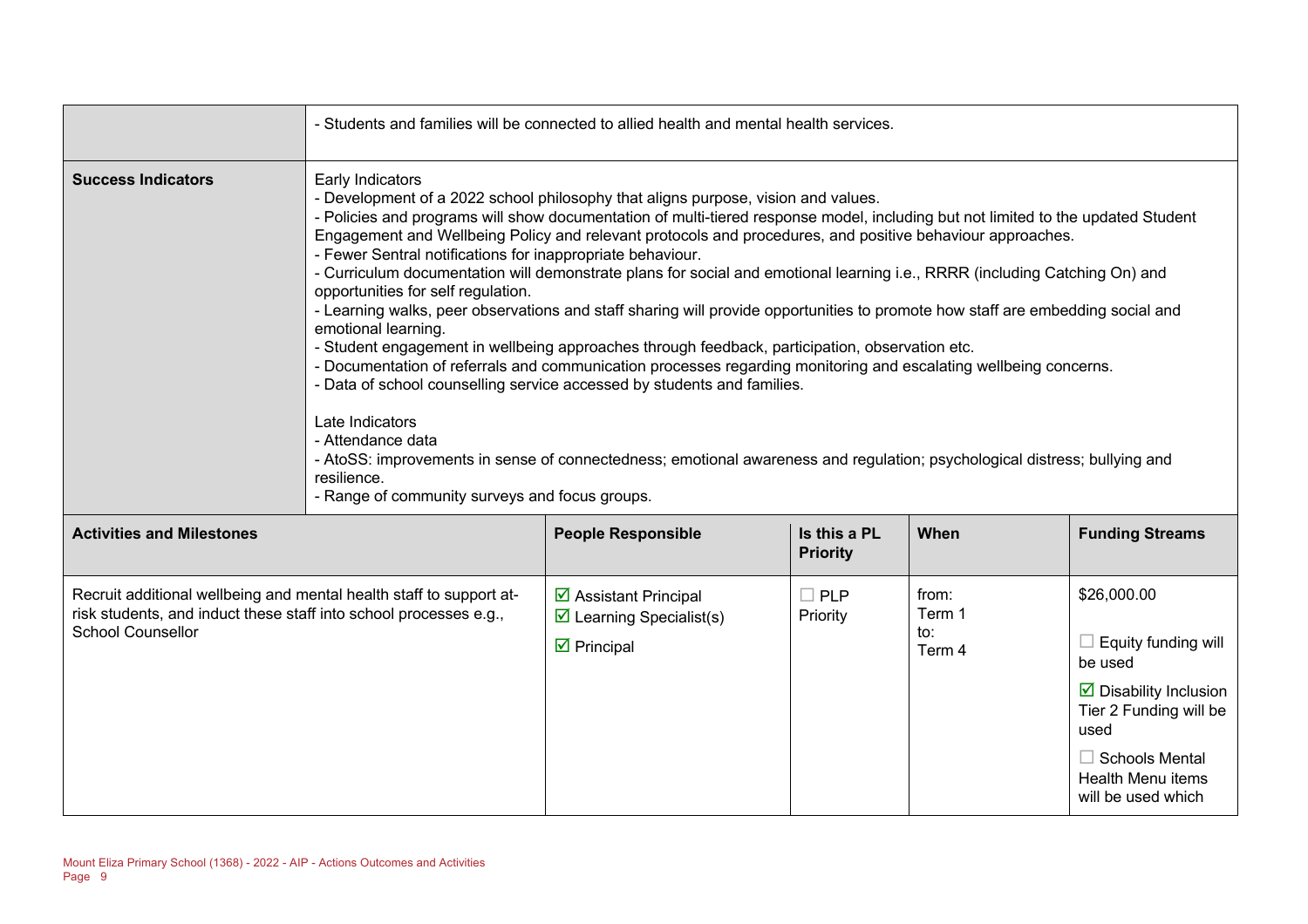|                                                                                                                                                                                                            |                                                                                                      |                                |                                  | may include DET<br>funded or free items                                                                                                                                                                                                                |
|------------------------------------------------------------------------------------------------------------------------------------------------------------------------------------------------------------|------------------------------------------------------------------------------------------------------|--------------------------------|----------------------------------|--------------------------------------------------------------------------------------------------------------------------------------------------------------------------------------------------------------------------------------------------------|
| Review current practices using the Schools Mental Health Fund<br>Menu and Planning Tool to explore current understandings of<br>student mental health and identify how to support students.                | $\overline{\Box}$ All Staff<br>☑ Leadership Team                                                     | $\overline{M}$ PLP<br>Priority | from:<br>Term 1<br>to:<br>Term 4 | \$0.00<br>$\Box$ Equity funding will<br>be used<br>$\Box$ Disability Inclusion<br>Tier 2 Funding will be<br>used<br>$\overline{\boxtimes}$ Schools Mental<br><b>Health Menu items</b><br>will be used which<br>may include DET<br>funded or free items |
| Finalise Student Wellbeing and Engagement Policy and relevant<br>processes and practices regarding behaviour management.                                                                                   | $\overline{\Box}$ All Staff<br>$\overline{\mathbf{M}}$ Leadership Team<br>$\triangleright$ Principal | $\Box$ PLP<br>Priority         | from:<br>Term 1<br>to:<br>Term 1 | \$1,500.00<br>$\overline{\mathbf{M}}$ Equity funding will<br>be used<br>$\Box$ Disability Inclusion<br>Tier 2 Funding will be<br>used<br>$\Box$ Schools Mental<br>Health Menu items<br>will be used which<br>may include DET<br>funded or free items   |
| Refine/develop and document curriculum documentation, policies<br>and processes to enable a multi-tiered response model to support<br>student mental health, including how student data will be collected. | ☑ Leadership Team<br>$\overline{\boxtimes}$ PLC Leaders                                              | $\Box$ PLP<br>Priority         | from:<br>Term 1                  | \$0.00                                                                                                                                                                                                                                                 |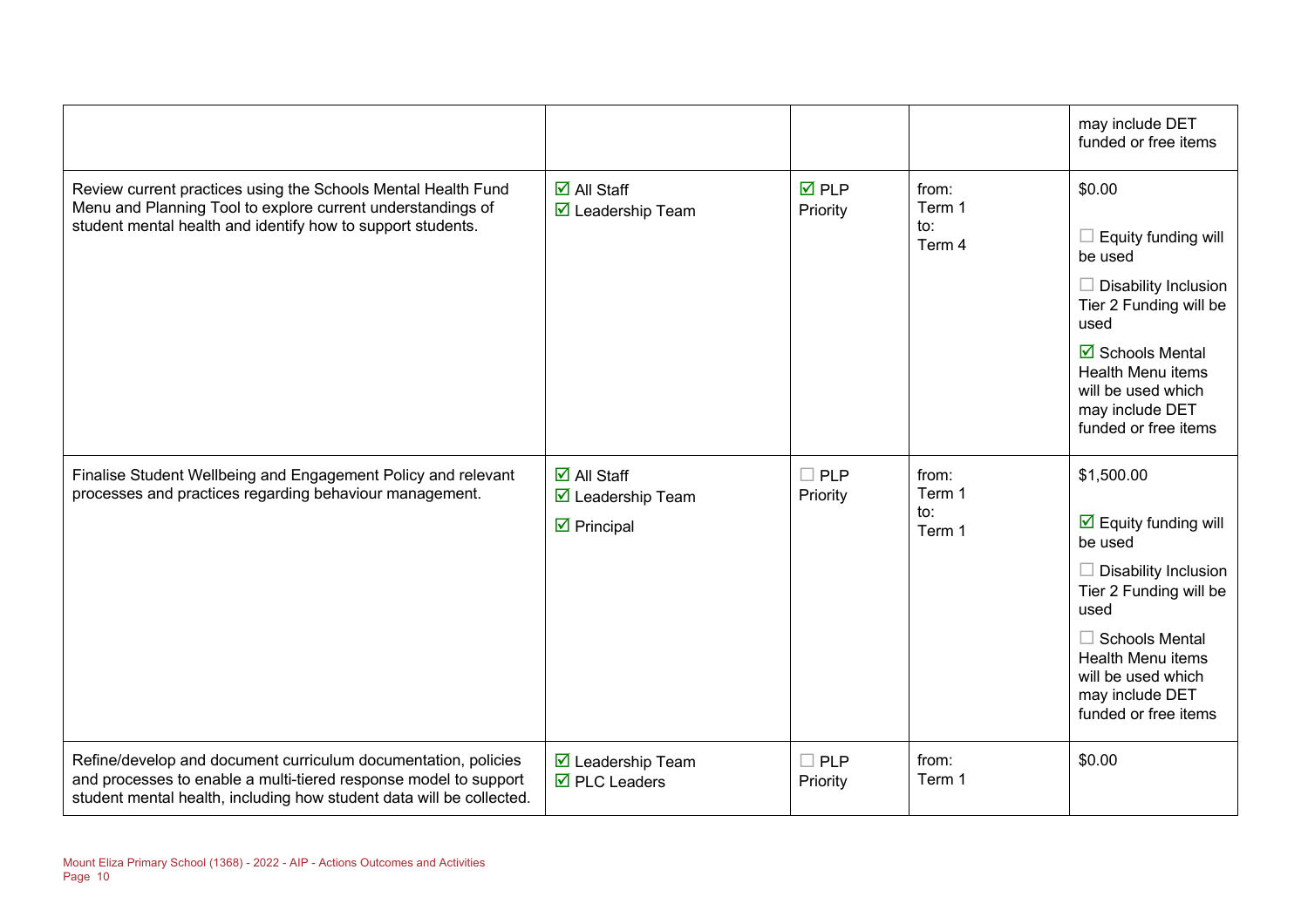|                                                                                                                                                                      |                                                                |                                | to:<br>Term 4                    | Equity funding will<br>be used<br>Disability Inclusion<br>Tier 2 Funding will be<br>used<br>$\Box$ Schools Mental<br>Health Menu items<br>will be used which<br>may include DET<br>funded or free items                            |
|----------------------------------------------------------------------------------------------------------------------------------------------------------------------|----------------------------------------------------------------|--------------------------------|----------------------------------|------------------------------------------------------------------------------------------------------------------------------------------------------------------------------------------------------------------------------------|
| Schedule time for classroom teachers to review and manage<br>student ILPs/IEPs/IBPs - 50 mins per fortnight additional time<br>scheduled.                            | $\overline{\mathbf{M}}$ Leadership Team                        | <b>PLP</b><br>Priority         | from:<br>Term 1<br>to:<br>Term 4 | \$80,000.00<br>Equity funding will<br>be used<br>$\boxtimes$ Disability Inclusion<br>Tier 2 Funding will be<br>used<br>$\Box$ Schools Mental<br>Health Menu items<br>will be used which<br>may include DET<br>funded or free items |
| Develop and implement a PL plan which may include resources<br>from the Schools Mental Health Menu as well as staff development<br>in RRRRs and Zones of Regulation. | $\overline{\Box}$ All Staff<br>$\triangledown$ Leadership Team | $\overline{M}$ PLP<br>Priority | from:<br>Term 1<br>to:<br>Term 4 | \$2,000.00<br>$\overline{\mathbf{y}}$ Equity funding will<br>be used<br>$\triangleright$ Disability Inclusion<br>Tier 2 Funding will be<br>used                                                                                    |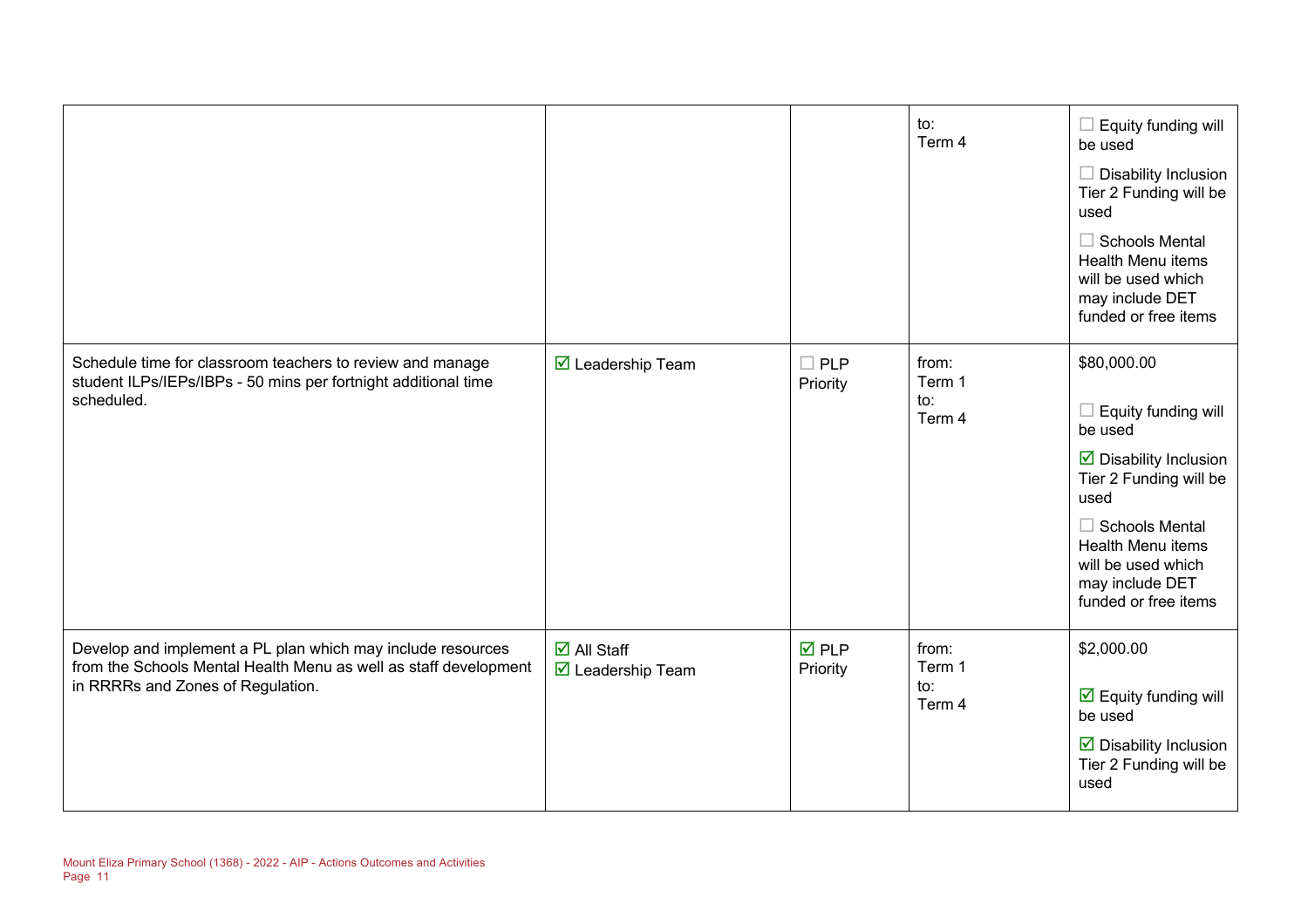|                                                                            |                                                             |                        |                                  | $\boxtimes$ Schools Mental<br>Health Menu items<br>will be used which<br>may include DET<br>funded or free items                                                                                                                |
|----------------------------------------------------------------------------|-------------------------------------------------------------|------------------------|----------------------------------|---------------------------------------------------------------------------------------------------------------------------------------------------------------------------------------------------------------------------------|
| Schedule student peer support training for student leaders.                | ☑ Assistant Principal<br>$\overline{\boxtimes}$ PLC Leaders | $\Box$ PLP<br>Priority | from:<br>Term 1<br>to:<br>Term 2 | \$500.00<br>Equity funding will<br>be used<br>$\Box$ Disability Inclusion<br>Tier 2 Funding will be<br>used<br>$\Box$ Schools Mental<br>Health Menu items<br>will be used which<br>may include DET<br>funded or free items      |
| Define Priority Team roles to support student wellbeing and<br>engagement. | $\overline{\mathbf{M}}$ PLT Leaders                         | $\Box$ PLP<br>Priority | from:<br>Term 1<br>to:<br>Term 4 | \$0.00<br>Equity funding will<br>- 1<br>be used<br><b>Disability Inclusion</b><br>Tier 2 Funding will be<br>used<br>$\Box$ Schools Mental<br>Health Menu items<br>will be used which<br>may include DET<br>funded or free items |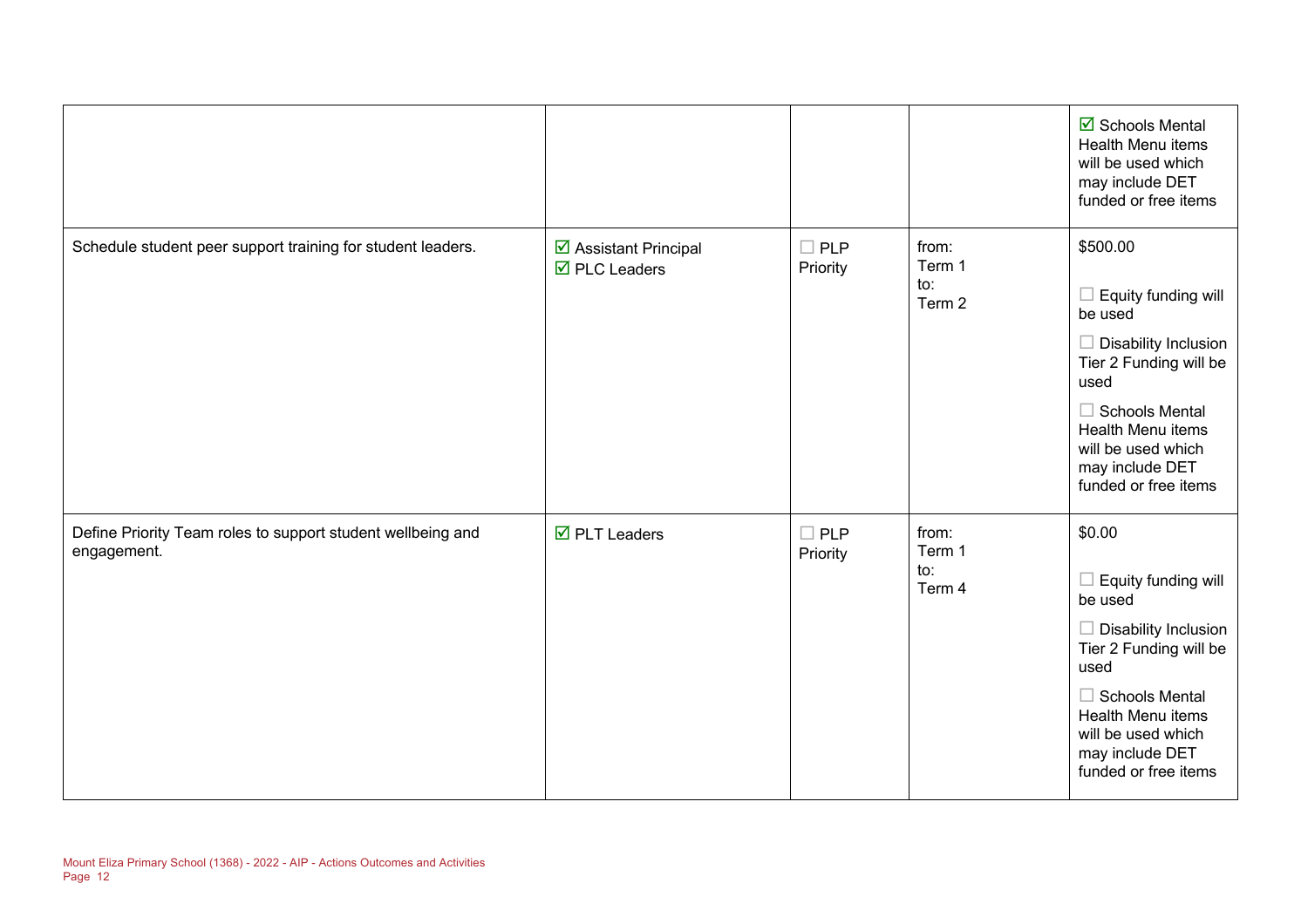| Organise feedback opportunities for students, staff and parents to<br>ascertain information on the multi-tiered response model so that<br>this can be modified for greater impact. | $\boxdot$ All Staff<br>$\triangledown$ Leadership Team<br>$\triangledown$ Student(s) | $\Box$ PLP<br>Priority    | from:<br>Term 2<br>to:<br>Term 4 | \$0.00<br>$\Box$ Equity funding will<br>be used<br>$\Box$ Disability Inclusion<br>Tier 2 Funding will be<br>used<br>☑ Schools Mental<br>Health Menu items<br>will be used which<br>may include DET<br>funded or free items |
|------------------------------------------------------------------------------------------------------------------------------------------------------------------------------------|--------------------------------------------------------------------------------------|---------------------------|----------------------------------|----------------------------------------------------------------------------------------------------------------------------------------------------------------------------------------------------------------------------|
| Establish lunchtime clubs that promote healthy habits and positive<br>relationships.                                                                                               | $\overline{\mathsf{M}}$ All Staff<br>$\boxtimes$ Student(s)                          | $\square$ PLP<br>Priority | from:<br>Term 2<br>to:<br>Term 3 | \$0.00<br>Equity funding will<br>be used<br>$\Box$ Disability Inclusion<br>Tier 2 Funding will be<br>used<br>$\Box$ Schools Mental<br>Health Menu items<br>will be used which<br>may include DET<br>funded or free items   |
| Partner with external support agencies to provide targeted student<br>support.                                                                                                     | $\overline{\mathbf{M}}$ Leadership Team                                              | $\Box$ PLP<br>Priority    | from:<br>Term 1<br>to:<br>Term 4 | \$0.00<br>Equity funding will<br>be used                                                                                                                                                                                   |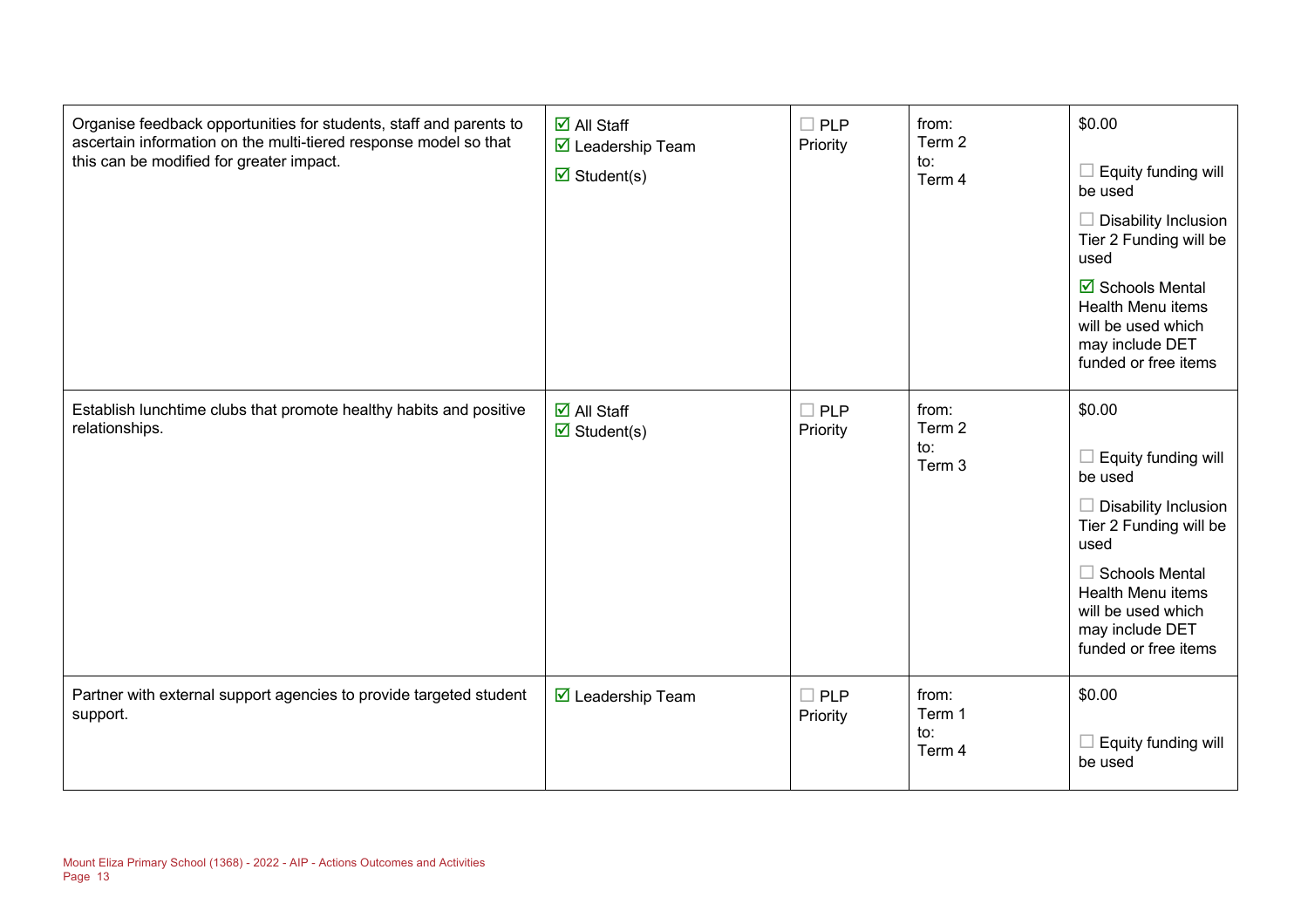|                                                                                                                                                                                                                                              |                                                                                                                                                    |                        |                                  | $\Box$ Disability Inclusion<br>Tier 2 Funding will be<br>used<br>$\Box$ Schools Mental<br><b>Health Menu items</b><br>will be used which<br>may include DET<br>funded or free items                                                                         |
|----------------------------------------------------------------------------------------------------------------------------------------------------------------------------------------------------------------------------------------------|----------------------------------------------------------------------------------------------------------------------------------------------------|------------------------|----------------------------------|-------------------------------------------------------------------------------------------------------------------------------------------------------------------------------------------------------------------------------------------------------------|
| Complete work on the 2022 school philosophy that aligns purpose,<br>vision and values.                                                                                                                                                       | $\overline{\blacksquare}$ All Staff<br>$\overline{\mathbf{M}}$ Leadership Team<br>$\triangleright$ Principal<br>$\overline{\mathbf{M}}$ Student(s) | $\Box$ PLP<br>Priority | from:<br>Term 1<br>to:<br>Term 1 | \$1,000.00<br>$\overline{\mathbf{M}}$ Equity funding will<br>be used<br>$\Box$ Disability Inclusion<br>Tier 2 Funding will be<br>used<br>$\Box$ Schools Mental<br><b>Health Menu items</b><br>will be used which<br>may include DET<br>funded or free items |
| Recruit and induct Head of Inclusion and Intervention (HII),<br>ensuring that the role is clear. HII will coordinate Tier 2 students<br>and develop a wellbeing/wellness centre for students with sensory<br>issues or requiring regulation. | $\boxtimes$ Learning Specialist(s)<br>$\triangleright$ Principal                                                                                   | $\Box$ PLP<br>Priority | from:<br>Term 1<br>to:<br>Term 4 | \$60,000.00<br>$\Box$ Equity funding will<br>be used<br>$\triangleright$ Disability Inclusion<br>Tier 2 Funding will be<br>used<br>$\Box$ Schools Mental<br><b>Health Menu items</b><br>will be used which                                                  |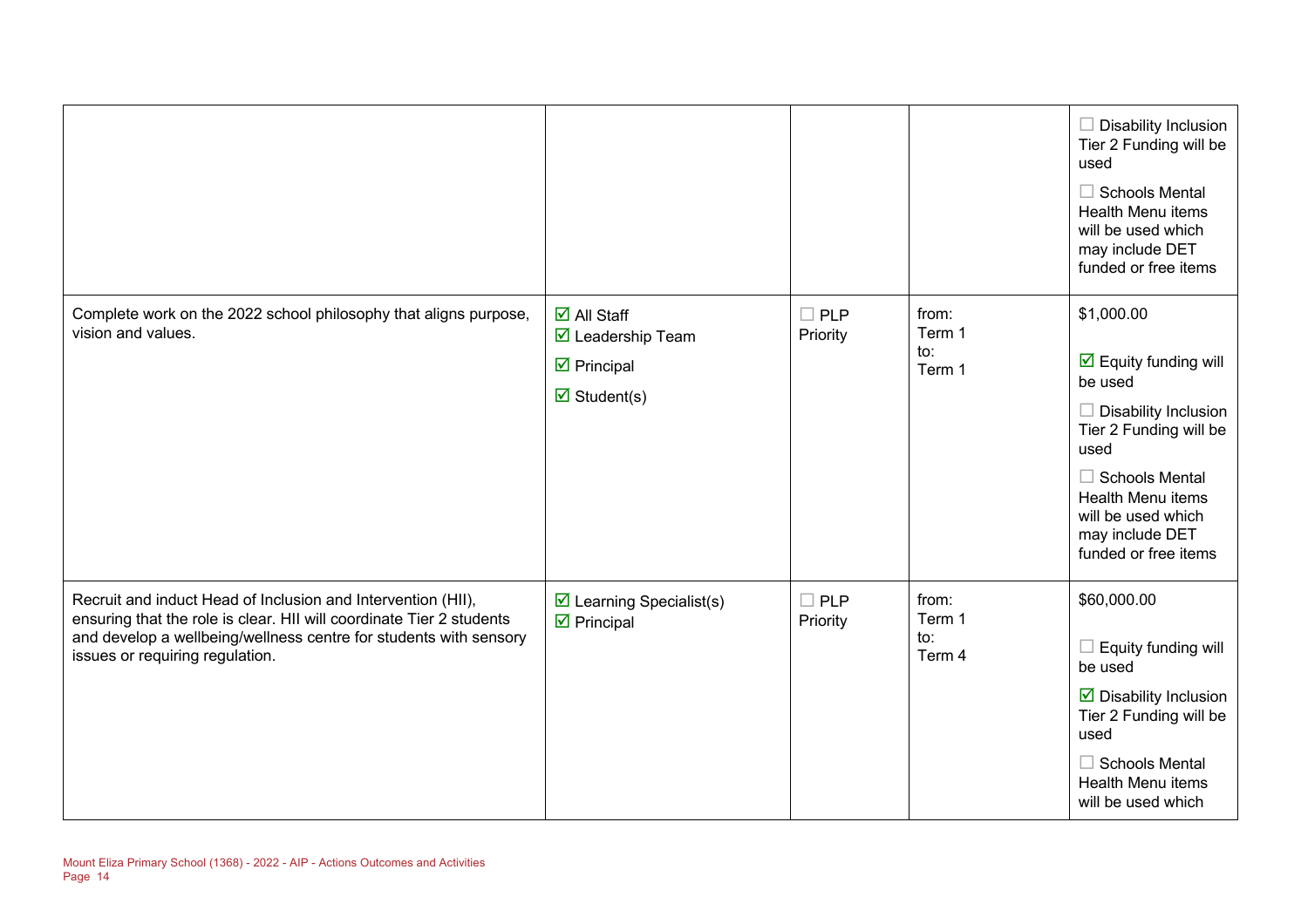|                                                                                                         |                                                                  |                        |                                  | may include DET<br>funded or free items                                                                                                                                                                                                |
|---------------------------------------------------------------------------------------------------------|------------------------------------------------------------------|------------------------|----------------------------------|----------------------------------------------------------------------------------------------------------------------------------------------------------------------------------------------------------------------------------------|
| Purchase required resources/furniture/equipment to support the<br>wellbeing and engagement of students. | $\triangleright$ Learning Specialist(s)<br>$\boxtimes$ Principal | $\Box$ PLP<br>Priority | from:<br>Term 1<br>to:<br>Term 4 | \$5,000.00<br>Equity funding will<br>be used<br>$\triangleright$ Disability Inclusion<br>Tier 2 Funding will be<br>used<br>$\Box$ Schools Mental<br>Health Menu items<br>will be used which<br>may include DET<br>funded or free items |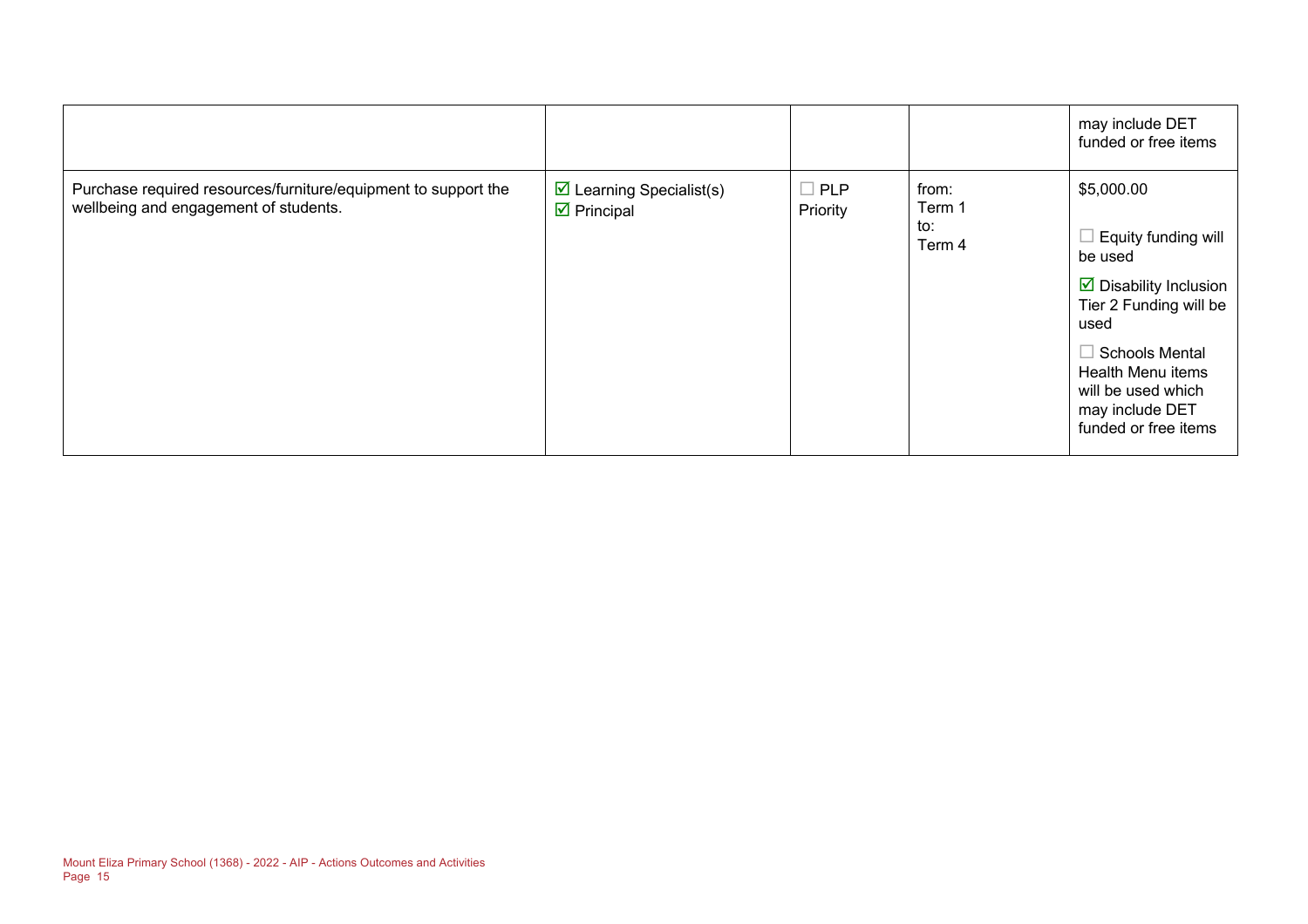# **Professional Learning and Development Plan**

| <b>Professional Learning</b><br><b>Priority</b>                                                                                                                                                            | Who                                                                             | When                             | <b>Key Professional Learning</b><br><b>Strategies</b>                                                                                                          | <b>Organisational Structure</b>                                                                                                                                 | <b>Expertise Accessed</b>                                                                                                                                                                            | <b>Where</b>                    |
|------------------------------------------------------------------------------------------------------------------------------------------------------------------------------------------------------------|---------------------------------------------------------------------------------|----------------------------------|----------------------------------------------------------------------------------------------------------------------------------------------------------------|-----------------------------------------------------------------------------------------------------------------------------------------------------------------|------------------------------------------------------------------------------------------------------------------------------------------------------------------------------------------------------|---------------------------------|
| Explore the research behind<br>multi-tiered systems of<br>support and develop a<br>response model that meets<br>the needs of the school                                                                    | $\overline{\mathbf{M}}$ Learning<br>Specialist(s)                               | from:<br>Term 1<br>to:<br>Term 2 | $\overline{\mathbf{z}}$ Planning<br>$\triangleright$ Design of formative<br>assessments<br>$\overline{\mathbf{y}}$ Moderated assessment<br>of student learning | ☑ Formal School Meeting /<br><b>Internal Professional</b><br><b>Learning Sessions</b><br>$\boxtimes$ Communities of Practice<br>$\triangledown$ PLC/PLT Meeting | $\overline{\mathbf{z}}$ Internal staff<br>$\triangleright$ Learning Specialist                                                                                                                       | $\boxtimes$ On-site             |
| <b>Review the MEPS</b><br>Instructional Model to<br>establish how the multi-tiered<br>response model will be<br>adopted in classrooms and to<br>provide clarity of practice at<br>each level of the model. | $\overline{\Box}$ All Staff                                                     | from:<br>Term 1<br>to:<br>Term 4 | $\boxtimes$ Planning<br>$\triangleright$ Design of formative<br>assessments<br>$\triangleright$ Curriculum development                                         | ☑ Formal School Meeting /<br><b>Internal Professional</b><br><b>Learning Sessions</b>                                                                           | $\overline{\mathsf{M}}$ Internal staff<br>$\boxtimes$ Learning Specialist<br>$\overline{\mathbf{y}}$ Literacy Leaders<br>$\overline{\mathbf{M}}$ High Impact<br><b>Teaching Strategies</b><br>(HITS) | $\overline{\Box}$ On-site       |
| Review assessment schedule<br>and embed time for<br>moderation of student work in<br>the meeting/PL schedule.                                                                                              | $\overline{\blacksquare}$ All Staff                                             | from:<br>Term 1<br>to:<br>Term 4 | $\overline{\mathbf{z}}$ Planning<br>$\boxtimes$ Moderated assessment<br>of student learning<br>$\triangleright$ Curriculum development                         | ☑ Formal School Meeting /<br><b>Internal Professional</b><br><b>Learning Sessions</b><br>☑ PLC/PLT Meeting                                                      | $\overline{\boxtimes}$ PLC Initiative<br>☑ Learning Specialist<br>$\overline{\mathbf{M}}$ Literacy Leaders<br>$\overline{\mathbf{M}}$ High Impact<br><b>Teaching Strategies</b><br>(HITS)            | $\overline{\Box}$ On-site       |
| Audit staff skillset in formative<br>and summative assessment<br>and differentiation for<br>students, particularly those<br>with disabilities.                                                             | $\overline{\mathsf{M}}$ All Staff<br>$\overline{\mathbf{M}}$ Leadership<br>Team | from:<br>Term 1<br>to:<br>Term 4 | $\triangleright$ Curriculum development<br>☑ Formalised PLC/PLTs<br>$\boxtimes$ Individualised Reflection                                                      | ☑ Formal School Meeting /<br><b>Internal Professional</b><br><b>Learning Sessions</b><br>☑ PLC/PLT Meeting                                                      | $\overline{\mathbf{M}}$ Learning Specialist<br>$\triangleright$ Literacy Leaders<br>☑ Maths/Sci Specialist                                                                                           | $\overline{\mathsf{M}}$ On-site |